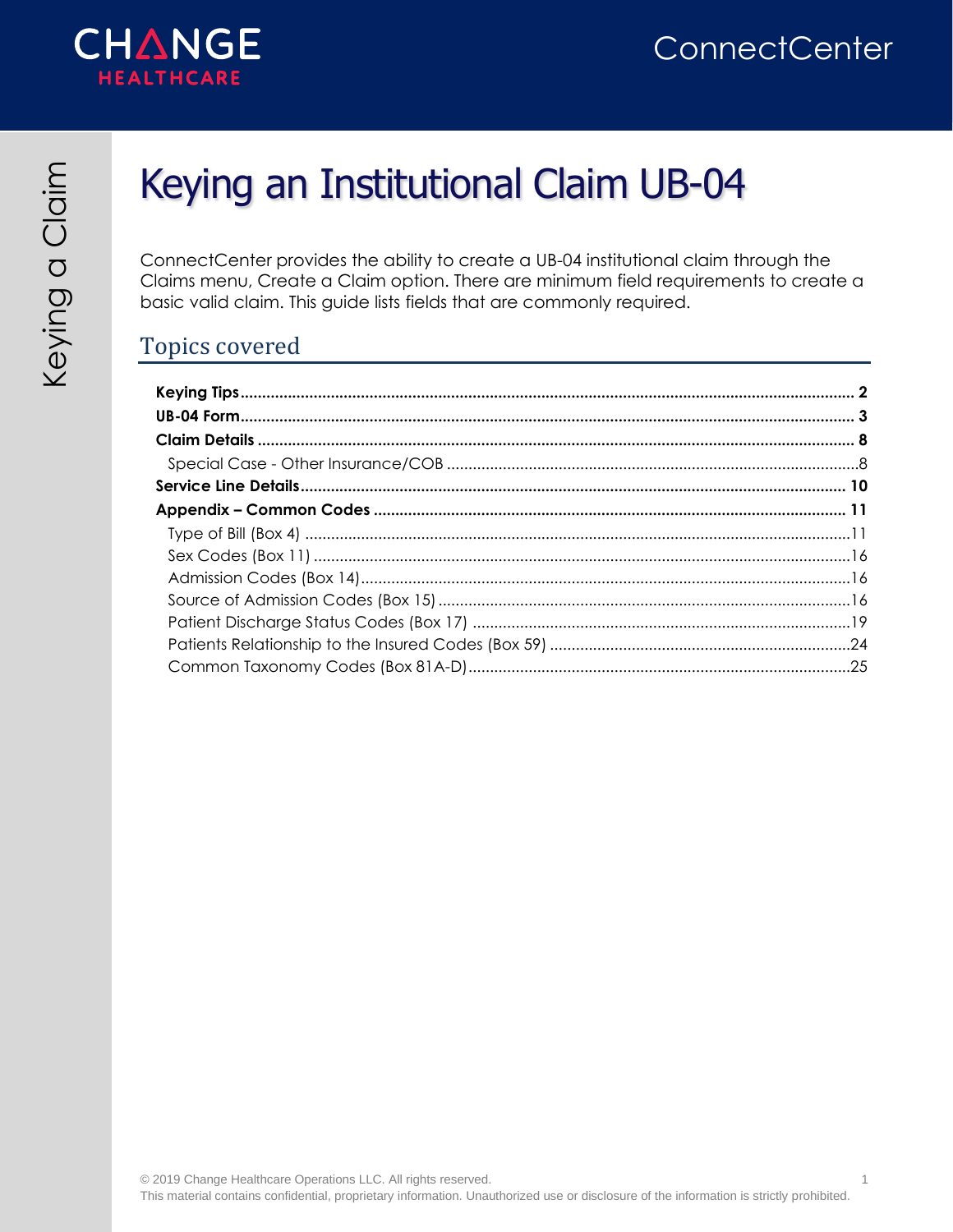

### <span id="page-1-0"></span>**Keying Tips**

- $\Box$  Prior to keying claims, it is recommended that frequently used providers be entered into Provider Management.
- $\Box$  Because ConnectCenter requires the entry of a lot of payer and provider information that is typically the same between different claims, you will find that **copying** an existing claim becomes an essential short-cut in creating new claims.
	- o You should copy only claims that have already been validated, sent to the clearinghouse and accepted by the payer.
	- o If you have a patient that has the same services performed at every appointment, copy a claim accepted by the payer and modify the service dates.
- $\Box$  Any data that resides on multiple tabs need only be updated on one tab.
	- o For example, if the Patient Last Name is updated on the Claim Detail tab under the Patient Information section, then the Patient Last Name field on the UB tab will be automatically updated.
- $\Box$  At any time while creating your claim you can click 'Validate'. Validate will alert you to errors on the claim that would otherwise prevent the claim from being processed.
	- o Only claims that are error free can be send to the clearinghouse for processing.
	- o It is recommended that you wait to 'Validate' your claim until you have completed all data you expect will be needed; clicking 'Validate' too early in the data entry process will result in false errors stemming from omission of fields that have not yet been entered.
- ConnectCenter autosaves your claim as you make changes. Claims can be saved as 'work in progress' prior to sending the claim to the clearinghouse.
- $\Box$  Only claims that have NOT been sent and accepted by the clearinghouse can be deleted.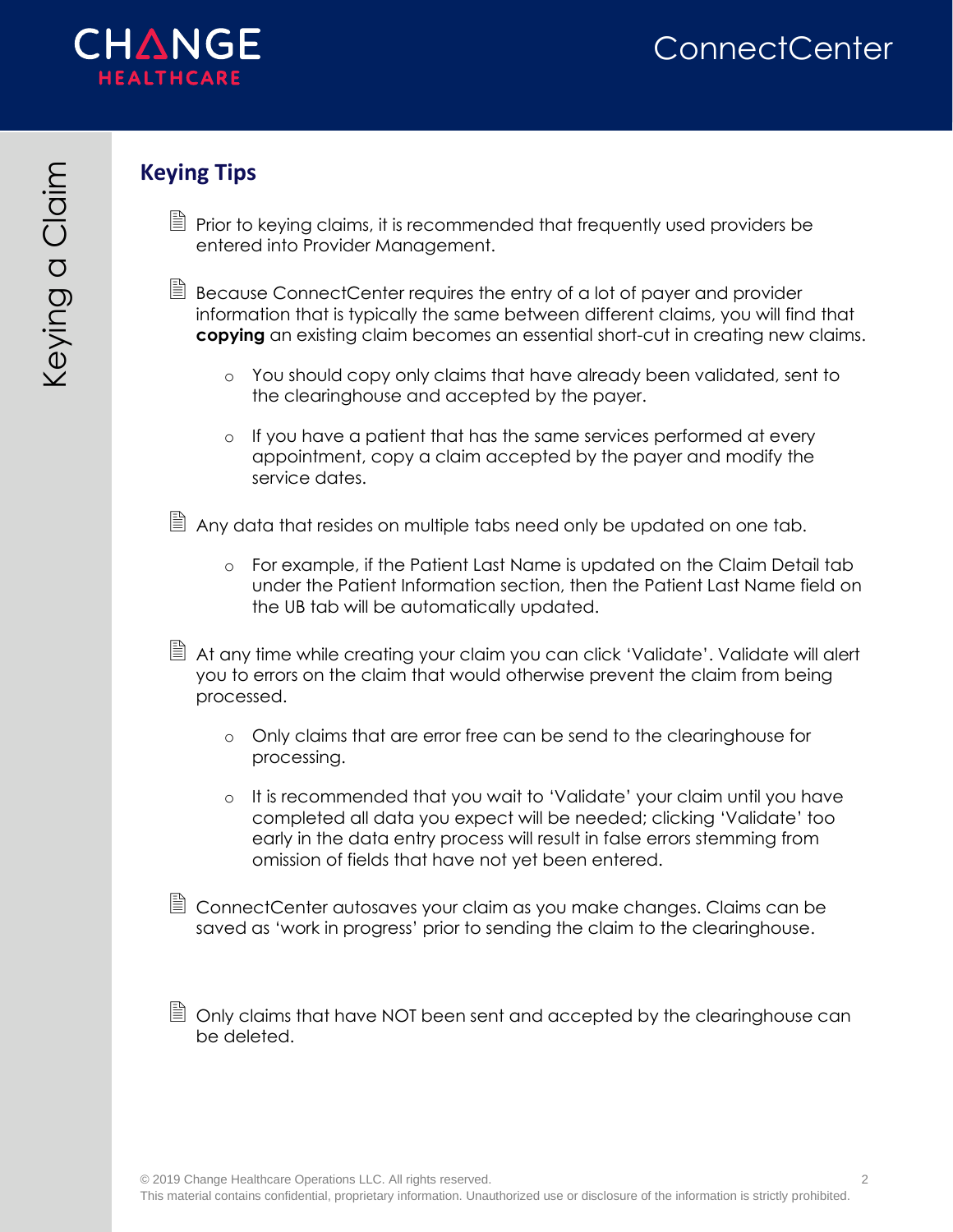

### <span id="page-2-0"></span>**UB-04 Form**

| <b>Claim</b>                                                                                 |                                                          |                                                                                              |                                                     |                                                                      | <b>Live Chat</b><br>$\bullet$          |
|----------------------------------------------------------------------------------------------|----------------------------------------------------------|----------------------------------------------------------------------------------------------|-----------------------------------------------------|----------------------------------------------------------------------|----------------------------------------|
| <b>UB-04 FORM</b>                                                                            | <b>CLAIM DETAILS</b>                                     | <b>SERVICE LINE DETAILS</b>                                                                  |                                                     |                                                                      |                                        |
| Destination Payer ID                                                                         | Destination Payer Name                                   | Payer Responsibility<br>P-Primary V                                                          |                                                     | <b>CLEAR</b>                                                         | <b>FIND PAYER</b>                      |
| 1. Provider<br>Name:                                                                         | 2. Pay-To-Provider<br>Name:<br>$\mathbf{I}$ $\mathbf{t}$ | $x$ $+$                                                                                      | 3a. Pat. Criti #<br>3b. Med. Rec #                  |                                                                      | 4. Type Of Bill                        |
| Address Line One:<br>State:<br>Cty:<br>Zip:<br>Telephone (include Area Code):                | Address Line Two:<br>Address Line One:<br>City:          | Address Line Two:<br>State:<br>Zp:                                                           | 5. Fed. Tax No.                                     | 6. Statement Covers Period<br>From (MM/DD/YYYY) Through (MM/DD/YYYY) | 7.                                     |
| 8. Patient's Name<br>b.d.ast Name, First Name, Middle Name, Suffix)                          |                                                          | 9. Patient Address<br>Address Line One:<br>City                                              | Zip:<br>State:                                      | Address Line Two:                                                    |                                        |
| 10. Birthclate (MM/DD/YYYY)                                                                  | <b>11. Sex</b><br>12. Admission<br>Date (MM/DD/YYYY)     | 13. HR<br>14. Type                                                                           | 15. SRC                                             | 16, DHR                                                              | <b>17, STAT</b>                        |
| <b>Condition Codes</b>                                                                       |                                                          |                                                                                              |                                                     | 29. ACDT State                                                       | 130.                                   |
| 19.<br>20.<br>18.<br>31. Occurrence<br>Date (MMDD/YYYY)<br>Code<br>Date (MM/DD/YYYY)<br>Code | 21.<br>22.<br>23.<br>32. Occurrence<br>Code<br>Code      | 24.<br>26.<br>25.<br>33. Occurrence<br>Date (MMDD/YYYY)<br>Code<br>Date (MM/DD/YYYY)<br>Code | 28.<br>27.<br>Date (MMDD/YYYY)<br>Date (MM/DD/YYYY) | 34. Occurrence<br>Code<br>Code                                       | Date (MM/DD/YYYY)<br>Date (MM/DD/YYYY) |

<u>νεργγγγ</u>–~Α<sub>ΡΡ</sub>-ωγερ They his A44-(DD/A) سيد 120500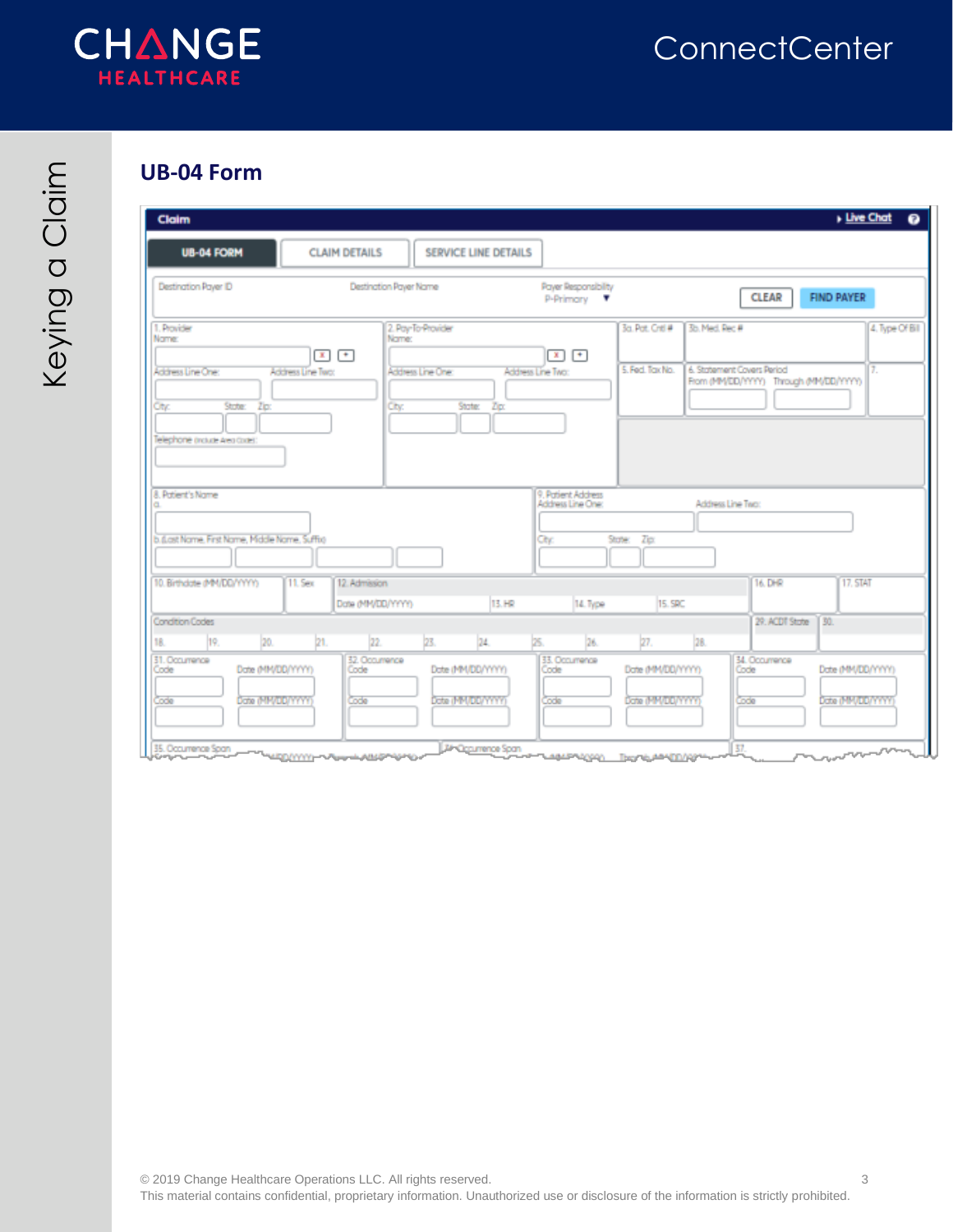

#### UB-04 Key Fields

| <b>Box</b>     | <b>Field / Description</b>                                                                                                                          |
|----------------|-----------------------------------------------------------------------------------------------------------------------------------------------------|
|                | Payer Information                                                                                                                                   |
|                | Use the Find Payer button to find your payer. A complete list of all<br>payers available to you can be found here.                                  |
|                | The Payer Responsibility will be Primary                                                                                                            |
| 1              | Billing Provider Name and Address (Address, City, State, Zip Code, phone<br>number)                                                                 |
|                | Use the green + button to select information from your provider list                                                                                |
|                | NOTE: Zip code must be the full nine-digit Zip Code with no dashes.<br>Use the green + button to select information from your provider list         |
|                | Do not use dashes for the phone number or an extended zip code.                                                                                     |
|                | An extension should be represented by a 'x' and then a number.<br>There should be no spaces between the base telephone number and<br>the extension. |
| 3 <sub>a</sub> | <b>Patient Control Number</b>                                                                                                                       |
| 4              | Type of Bill (Do not key the leading zero on this field)                                                                                            |
|                | The Type of Bill field is composed of three fields after the leading zero<br>is dropped.                                                            |
|                | The first two positions are Facility Type Code and Type of Care                                                                                     |
|                | The third position is an A                                                                                                                          |
|                | The last position is the Claim Frequency Code                                                                                                       |
|                | Examples of Type of Bill:                                                                                                                           |
|                | 61A3                                                                                                                                                |
|                | 11A1                                                                                                                                                |
| 5              | Federal Tax Number (9 numeric - no dashes)                                                                                                          |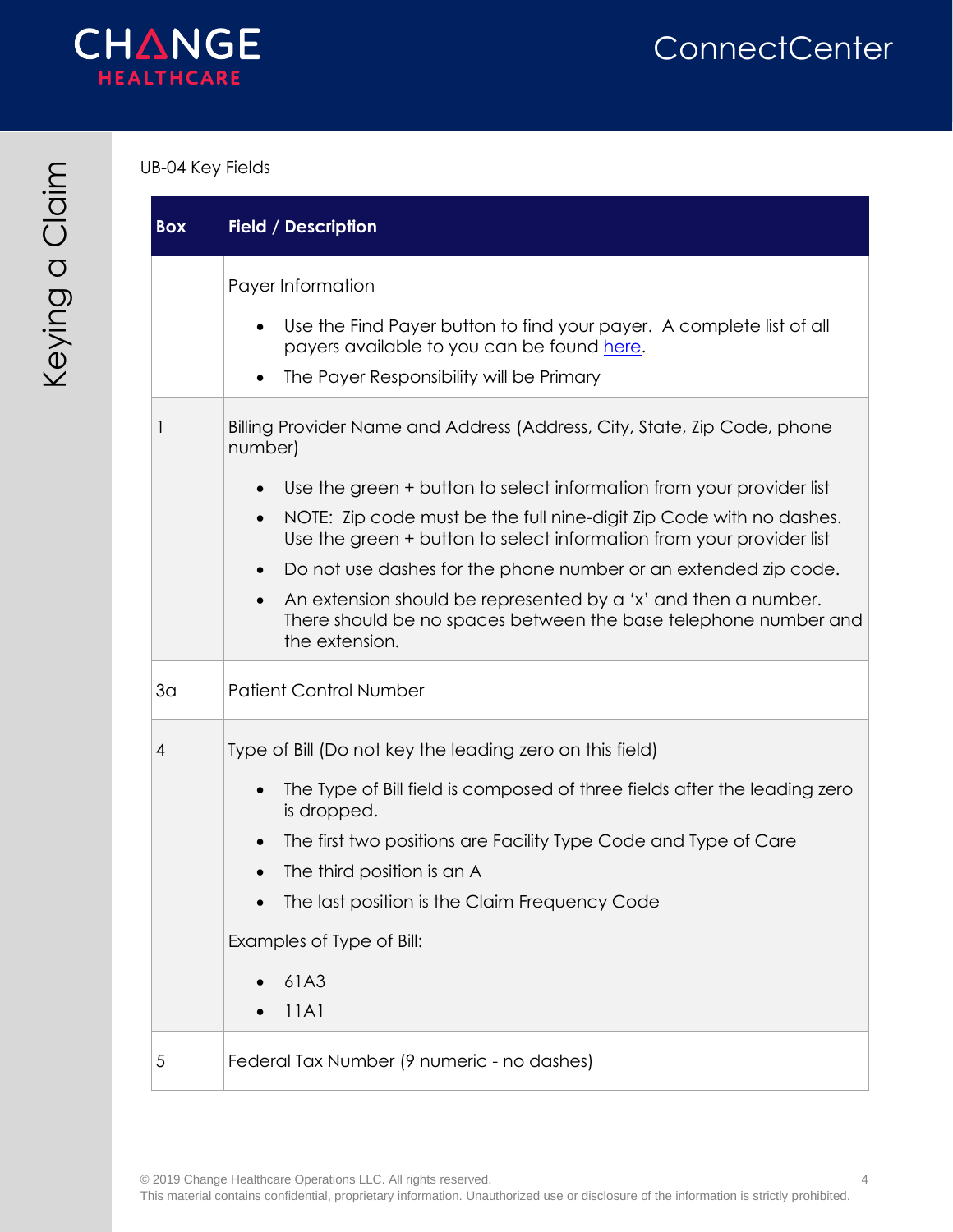

| <b>Box</b> | <b>Field / Description</b>                                                                                                             |
|------------|----------------------------------------------------------------------------------------------------------------------------------------|
| 6          | Statement Covers Period (MM/DD/YYYY)                                                                                                   |
| 8b         | <b>Patient Name</b>                                                                                                                    |
| 9          | Insured's Address (Address, City, State, Zip Code with no dash)                                                                        |
| 10         | Insured's Date of Birth (MM/DD/YYYY)                                                                                                   |
| 11         | Sex (M, F)                                                                                                                             |
| 12         | Admission Date (MM/DD/YYYY)                                                                                                            |
| 13         | Admission HR - The hours field must be keyed on the Claim Detail Tab,<br>Miscellaneous Claim Dates in the Admission Hours field (HHMM) |
| 14         | Admission Type - 1 position numeric                                                                                                    |
| 15c        | <b>SRC</b>                                                                                                                             |
| 42         | Revenue Code - 4 position Alphanumeric                                                                                                 |
| 44         | <b>HCPCS</b>                                                                                                                           |
| 45         | Service Date (N/A if inpatient) (MM/DD/YYYY)                                                                                           |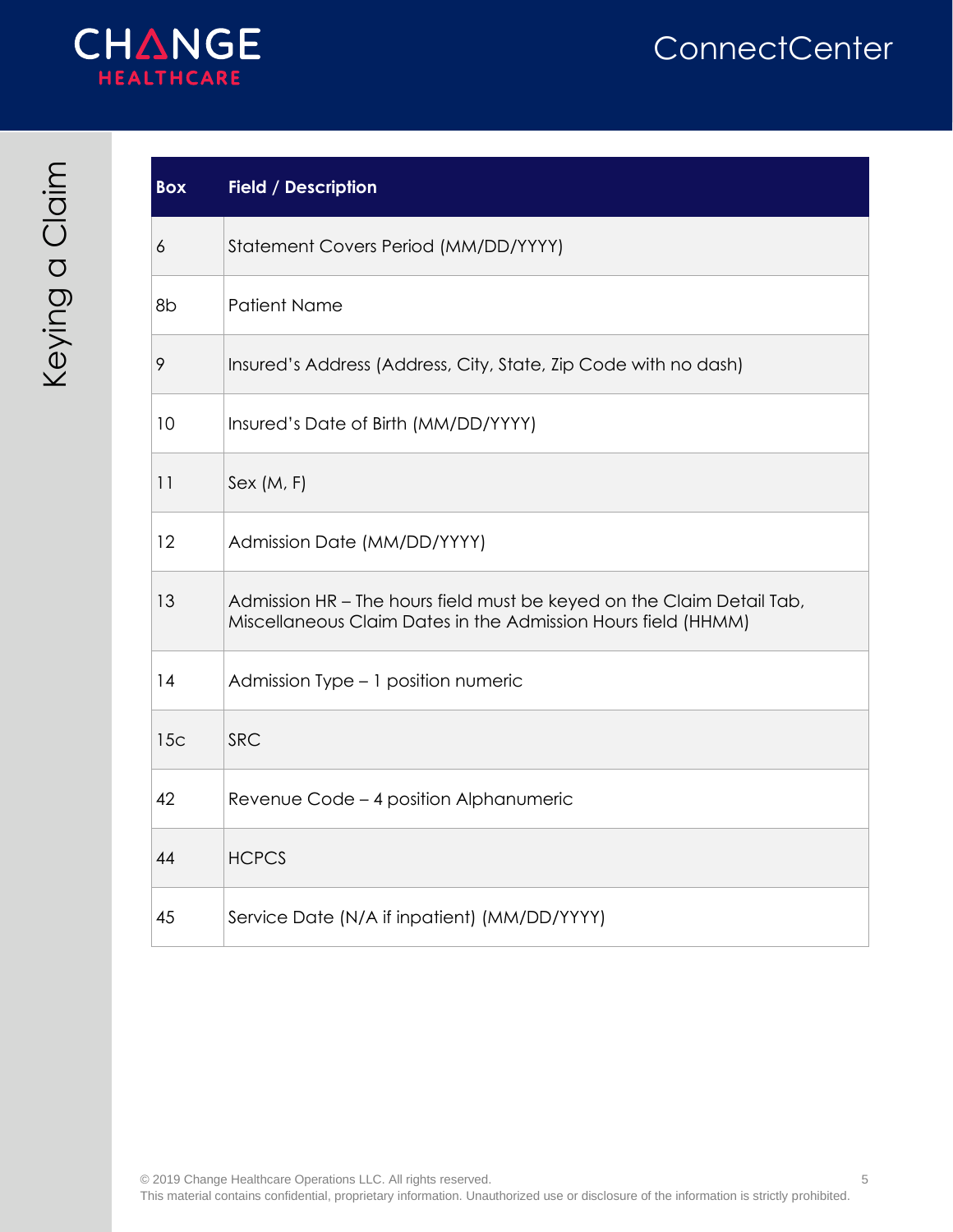

| <b>Box</b> | <b>Field / Description</b>                                                                                                                                                                                                                                                                                                  |
|------------|-----------------------------------------------------------------------------------------------------------------------------------------------------------------------------------------------------------------------------------------------------------------------------------------------------------------------------|
| 46         | Units of Service (Numeric, decimal point can be used $-3$ positions to the<br>right)                                                                                                                                                                                                                                        |
|            | If your claim requires that the service line is expressed in DAYS, the Unit/Basis<br>measurement can be modified by accessing the Service Line Details,<br>Service Line Information, Service Line Supplemental Information and<br>entering DA in the Unit/Basis Measurement Code field for EACH applicable<br>service line. |
| 47         | <b>TOTALS:</b><br>\$0.00<br>Total Charges (By Rev. Code)                                                                                                                                                                                                                                                                    |
|            | Once all line items information has been entered, click the refresh button.<br>The system will calculate the total charges based on the amounts entered in<br>all service lines.                                                                                                                                            |
| 50         | Payer Identification (Name) Box 50 will be automatically populated after<br>you select a payer                                                                                                                                                                                                                              |
| 51         | Health Plan ID Box 51 will be automatically populated after you select a<br>payer                                                                                                                                                                                                                                           |
| 52         | Release of Info Certification (Y, I)                                                                                                                                                                                                                                                                                        |
| 53         | Assignment of Benefit Certification (Y, N, W)                                                                                                                                                                                                                                                                               |
| 56         | NPI Box 56 will automatically populate after you provide the provider<br>information in box 1 if the provider is selected from your provider list                                                                                                                                                                           |
| 58         | Insured's Last and First Name                                                                                                                                                                                                                                                                                               |
| 59         | Patient's Relation to the Insured (18 if the subscriber is also the patient)                                                                                                                                                                                                                                                |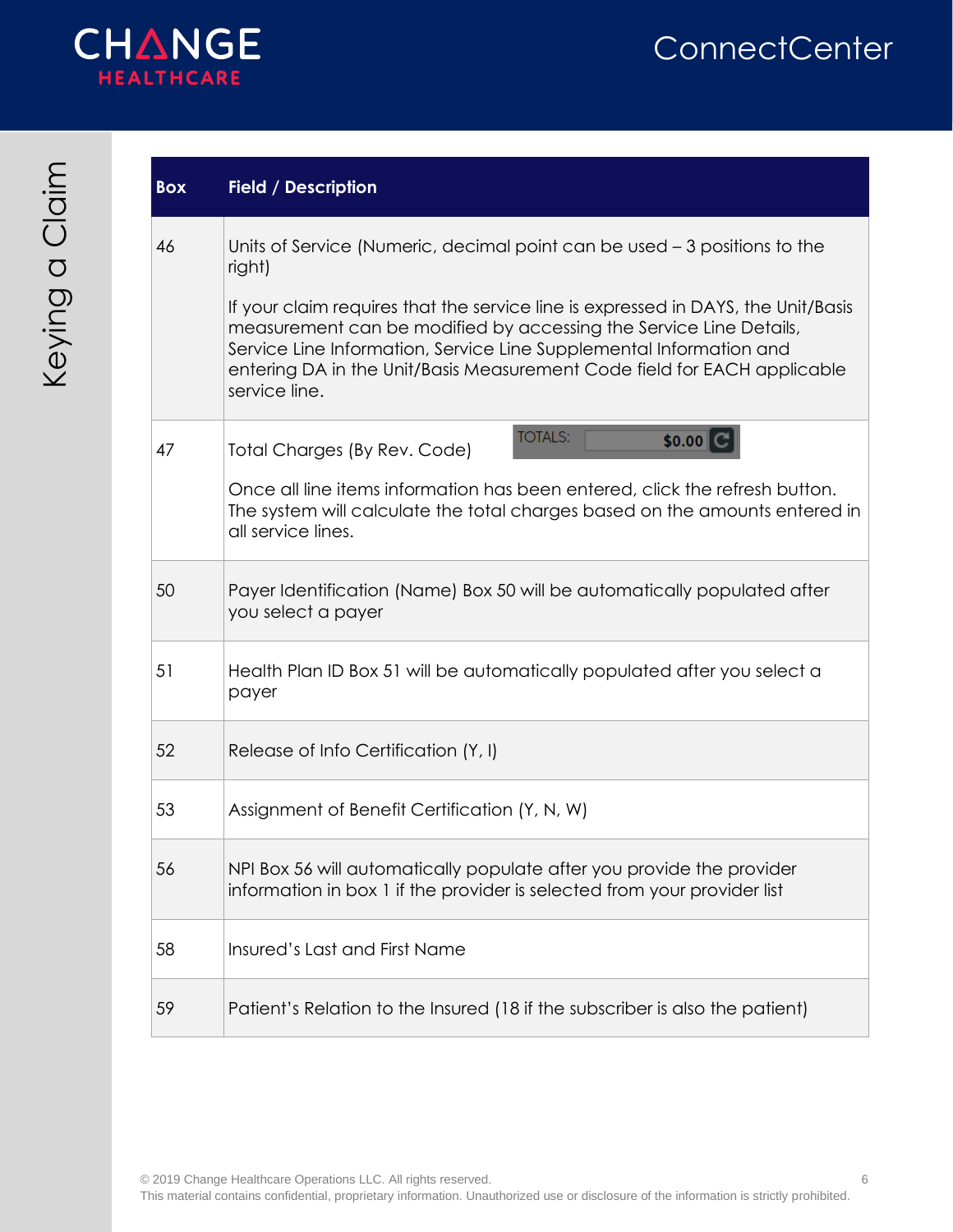



| <b>Box</b> | <b>Field / Description</b>                                                          |
|------------|-------------------------------------------------------------------------------------|
| 60         | Insured's Unique ID                                                                 |
| 63         | <b>Treatment Authorization Code</b>                                                 |
| 67         | Principal Diagnosis Code/Other diagnosis codes (Enter without the decimal<br>point) |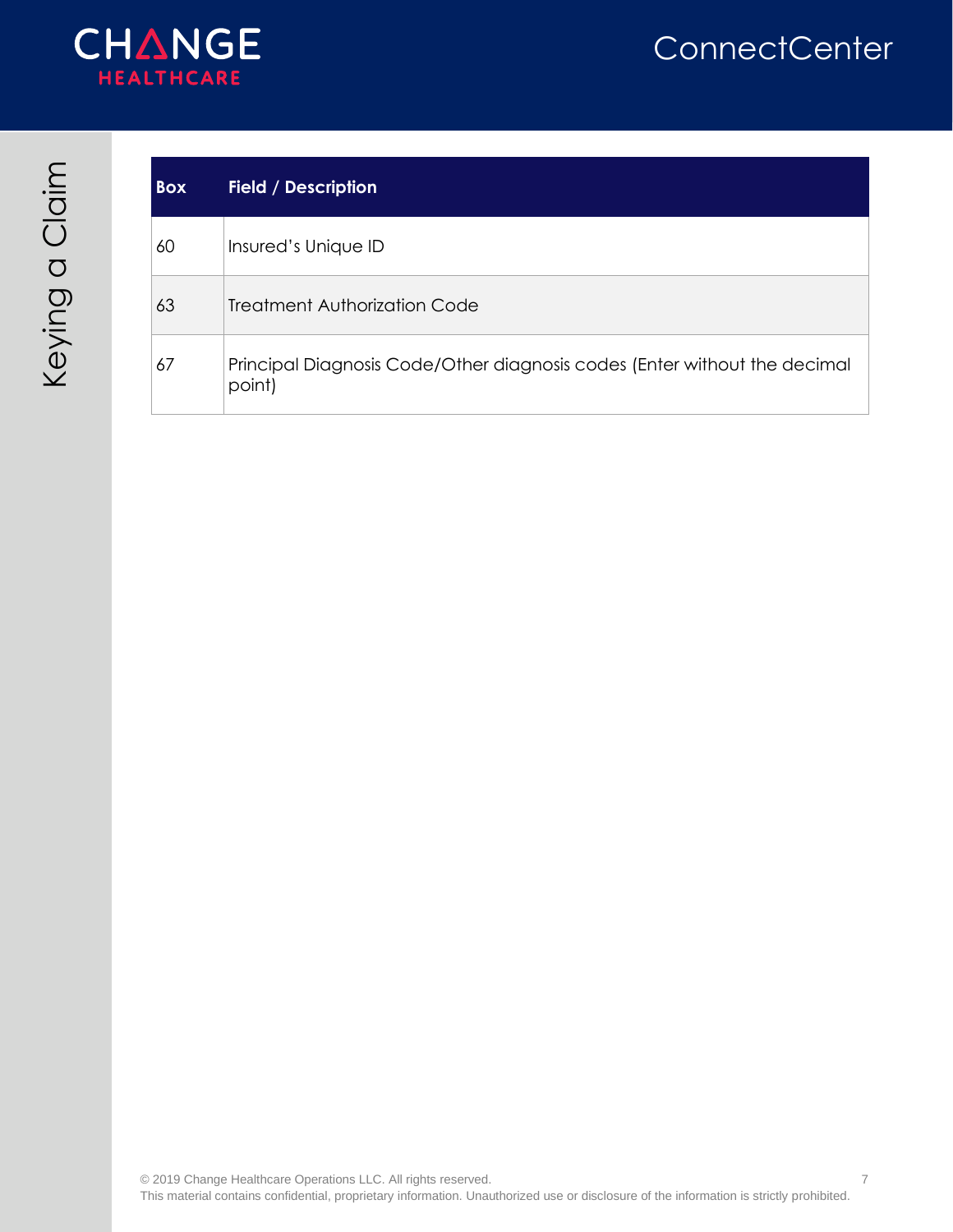

## <span id="page-7-0"></span>**Claim Details**

Although the UB04 claim form contains the most critical fields needed on a claim, some fields will be found on the Claim Details tab or the Service Lines Details tab instead.

| » Collapse All<br>≫ Expand All                               |                                                    |                                   |                      |            |
|--------------------------------------------------------------|----------------------------------------------------|-----------------------------------|----------------------|------------|
| $\blacktriangleright$ Payer                                  |                                                    |                                   |                      |            |
| <b>Payer Information</b>                                     |                                                    |                                   | ID's                 |            |
| Claim Filing Ind<br>Payer Responsibility<br>$\check{ }$<br>Þ | <b>Benefits Assigned</b><br>$O$ Yes $O$ No $O$ N/A | <b>FIND PAYER</b><br><b>CLEAR</b> | <b>ID Type</b><br>PI | ID<br>4623 |
| Name<br>AETNA BETTER HEALTH - IL MEDICAID                    |                                                    |                                   | <b>ID Type</b>       | Other ID   |
| Address 1                                                    | Address <sub>2</sub>                               |                                   | <b>ID Type</b>       | Other ID   |

Note, each field on the UB04 form is also duplicated on either the Claim Detail or Service Line Details. For each field that is duplicated on more than one tab, updating the field on one form will also update that field on other tabs. For example, if the Patient Last Name is updated on the Claim Detail tab under the Patient Information section, the Patient Last Name field on the 1500 tab will be automatically updated.

#### **Payer Address**

An example of information that can be found in the claim detail screen but not on the UB-04 form is the payer address and claim filing indicator fields. If these fields are not automatically completed when you select the payer, the can be manually added on the Claim Detail screen. After saving one claim for a given plan, your entries will be stored for automatic re-use with all future claims for that plan.

Please Note: the first time you use a given plan, Claim Filing Indicator will default to Cl. It should be changed to MC for Medicaid plans.

#### <span id="page-7-1"></span>**Special Case - Other Insurance/COB**

If your claim requires the destination payer be a value other than primary, then the 'Other Insurance/COB' data section on the **Claim Details Tab** must be completed.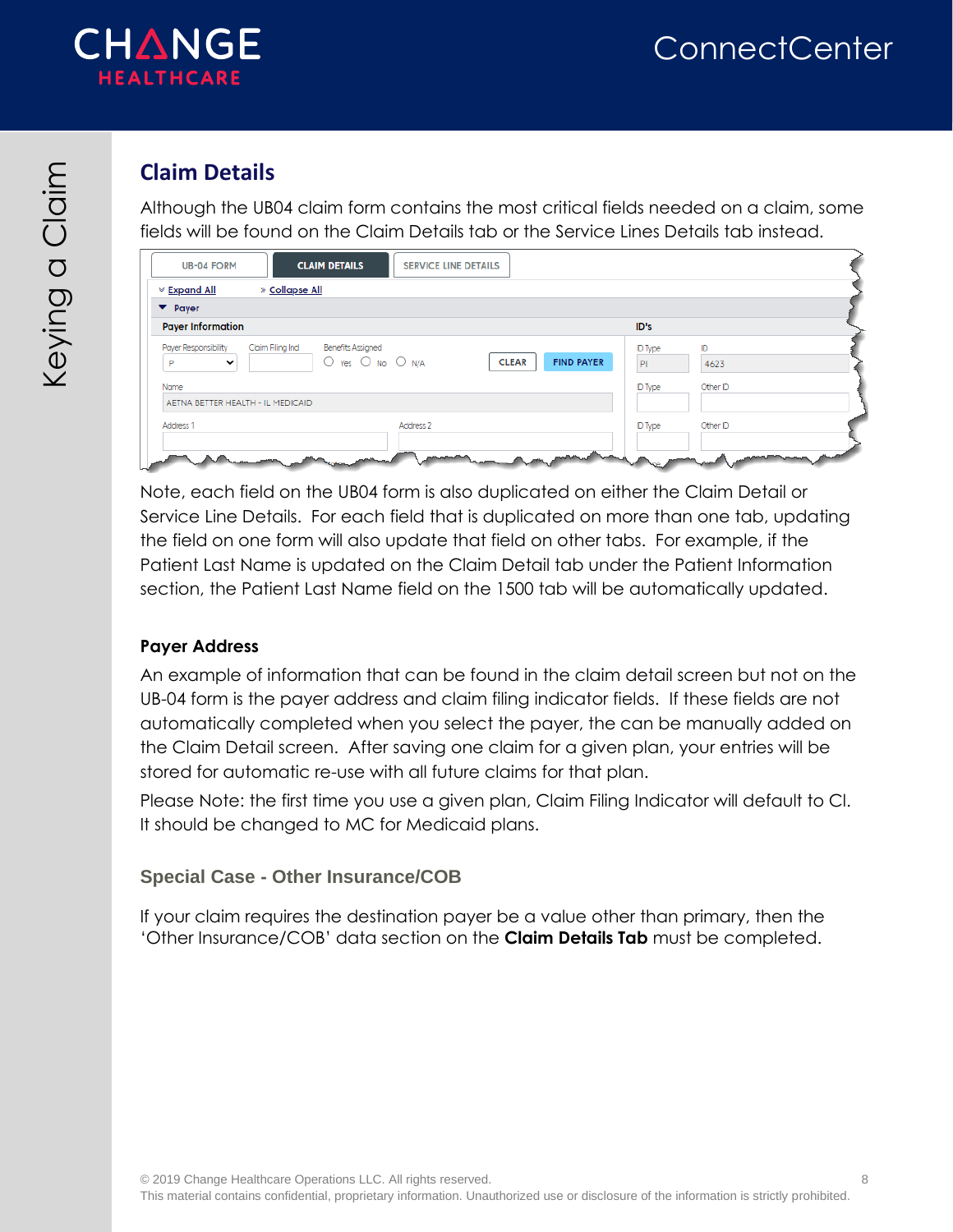

| <b>Section</b>                                                     | <b>Field/Description</b>                                                                                                                                                                                                                                    |
|--------------------------------------------------------------------|-------------------------------------------------------------------------------------------------------------------------------------------------------------------------------------------------------------------------------------------------------------|
| Other<br>Insurance/COB,<br>Payer, Payer<br>Information             | Payer Responsibility - Use the drop down to select P for Primary, S for<br>Secondary or T for Tertiary<br>Payer ID - Use the Find Payer button to select a payer or provide a<br>payer id with an ID Type = PI                                              |
| Other<br>Insurance/COB,<br>Insured/Subscriber                      | Insured/Subscriber Name and Address Information<br>Patient Relationship to Insured<br>$01 -$ Spouse<br>$18 - Self$<br>$\bullet$<br>$19$ – Child<br>$\bullet$<br>21 - Unknown<br><b>ID</b> Type<br>$\bullet$<br>MI-Member Identification Number<br>$\bullet$ |
| Other<br>Insurance/COB,<br>Other Adjudication<br>Information       | Provide the Adjudication Payment Date and the Amount Paid by<br>this payer                                                                                                                                                                                  |
| Other<br>Insurance/COB,<br>Supplemental<br>Provider<br>Information | <b>Additional IDs for Providers</b><br><b>ID</b> Types<br>0B - State License Number<br>1G - Provider UPIN<br>G2-Provider Commercial Number<br>LU - Location Number                                                                                          |

NOTE: This is the basic information needed for a claim that requires Coordination of Benefits information. Once the basic information has been provided the 'Validate' functionality will provide guidance on completing additionally required fields.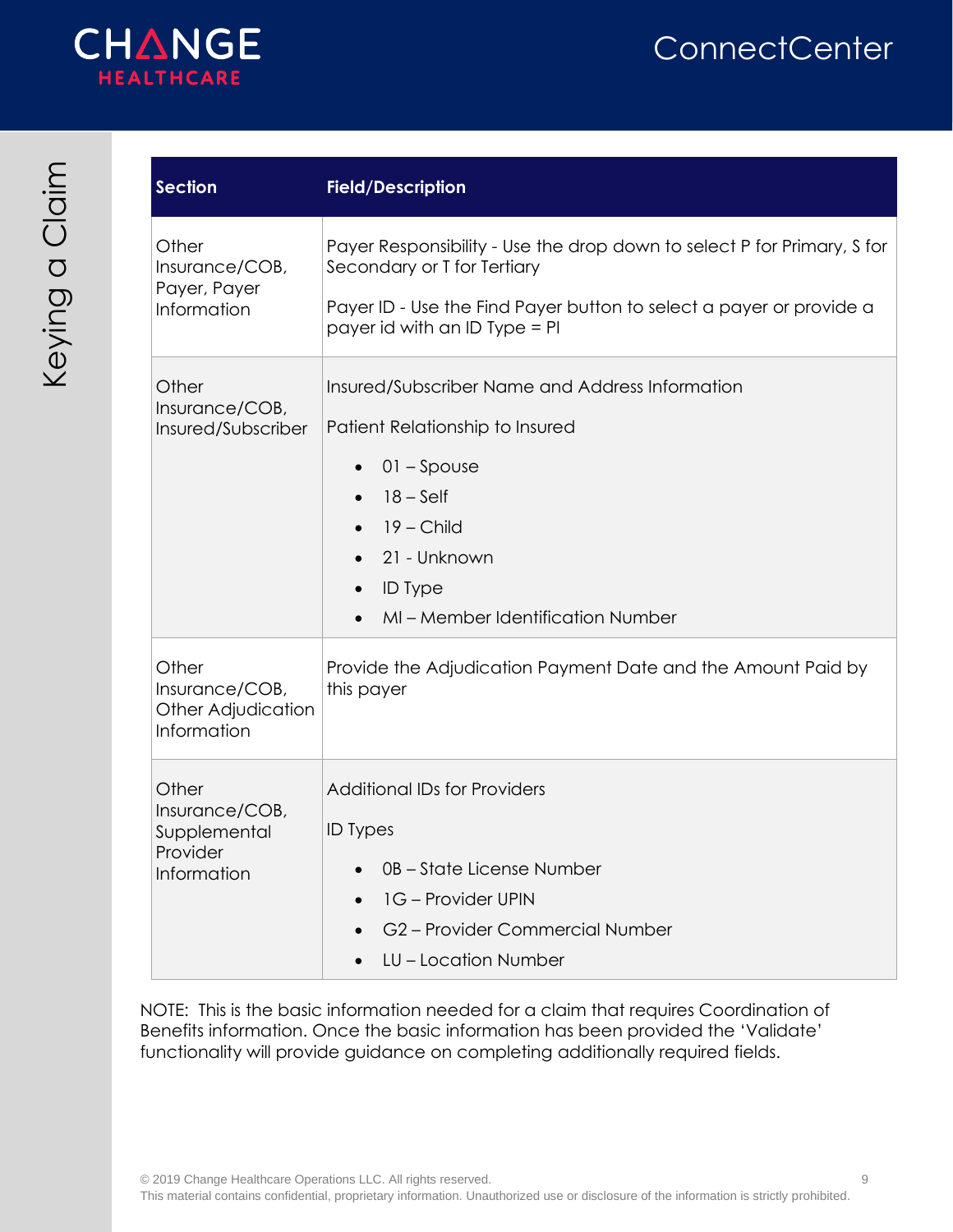

If your claim has only one additional payer make sure to complete the first occurrence of the 'Other Insurance/COB' section.

### <span id="page-9-0"></span>**Service Line Details**

For each service line, all the detailed information described below can be entered. The top of the Service Line Details tab will display summary information about each service line, matching the details entered on the UB-04 Form.

When completing service line details on the lower portion of the Service Line Detail tab, be sure to select which service line your details supplement by clicking the appropriate line at the top of the form. A blue outline should appear highlighting the field you've clicked. In addition, the entire selected row will be highlighted in gray. In the illustration above, see row 8 and procedure code 82435 as an example.

|                        | <b>SUMMARY</b>         |              |  | <b>UB-04 FORM</b><br><b>CLAIM DETAILS</b> |  | <b>SERVICE LINE DETAILS</b>      |                | <b>SUPPLEMENTAL</b><br><b>DOCUMENTATION</b> |                   |  |
|------------------------|------------------------|--------------|--|-------------------------------------------|--|----------------------------------|----------------|---------------------------------------------|-------------------|--|
| Rev. CD.               | Description (Not Used) | <b>HCPCS</b> |  |                                           |  | M1   M2   M3   M4   Service Date | Service Units  | <b>Total Charges</b>                        | Non-Covered Chgs. |  |
| 1.<br>0250             |                        |              |  |                                           |  | 06/08/2016                       | $\mathbf{1}$   | \$90.00                                     | \$0.00            |  |
| 2.<br>0251             |                        |              |  |                                           |  | 06/08/2016                       |                | \$39.00                                     | \$0.00            |  |
| 3.<br>0271             |                        |              |  |                                           |  | 06/08/2016                       |                | \$65.00                                     | \$0.00            |  |
| 4.<br>0272             |                        |              |  |                                           |  | 06/08/2016                       | $\overline{2}$ | \$296.00                                    | \$0.00            |  |
| 5.<br>0275             |                        | C1785        |  |                                           |  | 06/08/2016                       |                | \$17,335.00                                 | \$0.00            |  |
| 6.<br>0275             |                        | C1898        |  |                                           |  | 06/08/2016                       | $\overline{a}$ | \$5,750.00                                  | \$0.00            |  |
| 7 <sup>1</sup><br>0300 |                        | 36415        |  |                                           |  | 06/08/2016                       |                | \$20.00                                     | \$0.00            |  |
| 8.<br>0301             |                        | 82435        |  |                                           |  | 06/08/2016                       |                | \$72.00                                     | \$0.00            |  |
| 9.<br>0301             |                        | 82565        |  |                                           |  | 06/08/2016                       | 1              | \$125.00                                    | \$0.00            |  |
| 10. 0301               |                        | 82947        |  |                                           |  | 06/08/2016                       |                | \$51.00                                     | \$0.00            |  |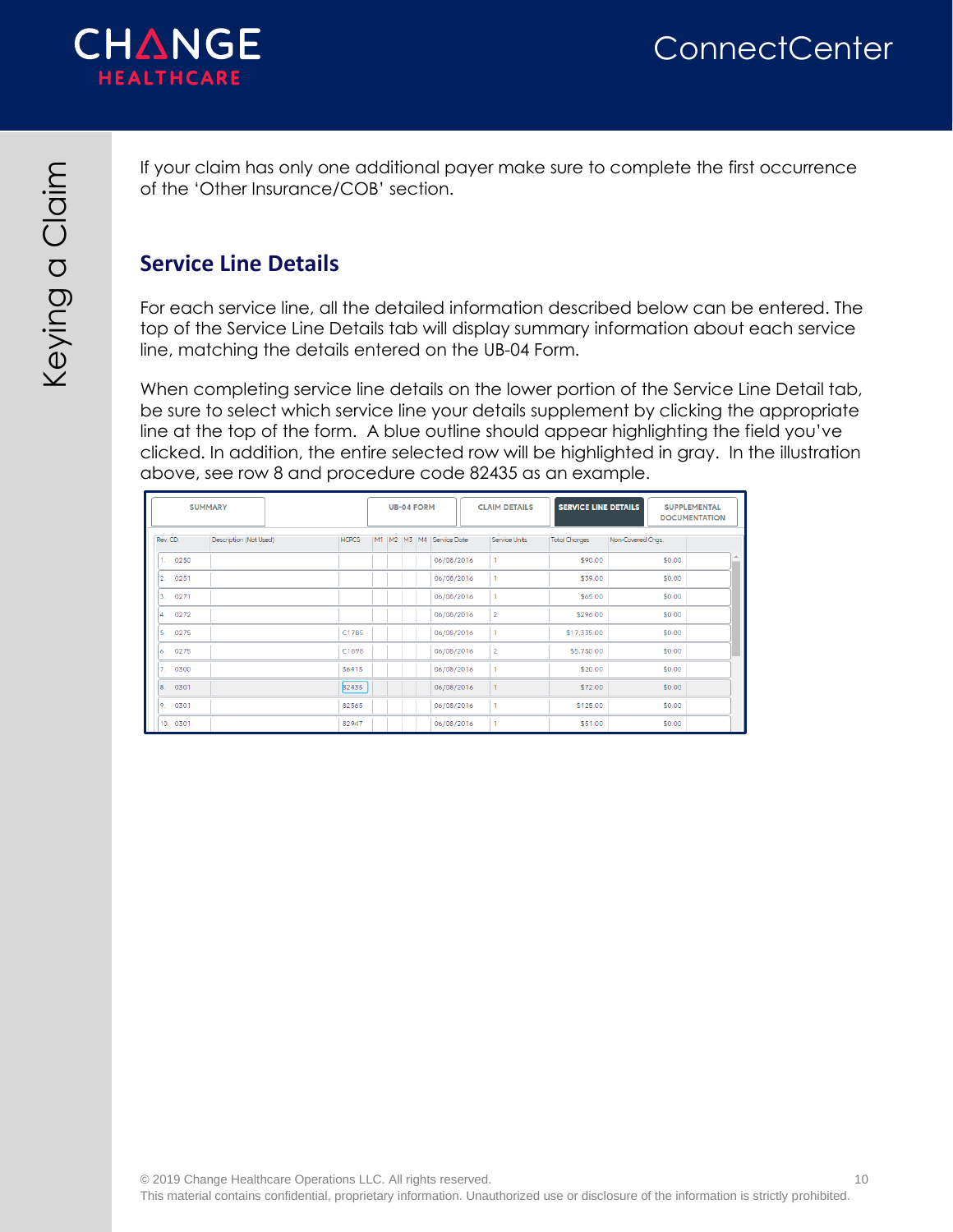

### <span id="page-10-0"></span>**Appendix – Common Codes**

The following information may be helpful in completing fields that require the entry of a code.

<span id="page-10-1"></span>**Type of Bill (Box 4)**

Type of Bill code is a 4-character code. Unless you are billing to a professional place of service, the third position of the 4-character code should be "A". The other 3 characters can be derived from the information provided below.

#### **Code Reference - Type of Facility – 1st Digit**

1st Digit – Type of Facility

| 1 <sup>st</sup> Digit | <b>Description</b>                                                                  |
|-----------------------|-------------------------------------------------------------------------------------|
| $\mathbf{I}$          | Hospital                                                                            |
| $\overline{2}$        | <b>Skilled Nursing</b>                                                              |
| 3                     | Home Health Facility                                                                |
| 4                     | Religious Non-medical Health Care Institutions (RNHCI) - Hospital Inpatient         |
| 5                     | Reserved for National Assignment by the NUBC                                        |
| 6                     | Intermediate Care (not used for Medicare)                                           |
| 7                     | Clinic (Requires Special Reporting for the Third Digit)                             |
| 8                     | Special Facility or ASC Surgery (Requires Special Reporting for the Third<br>Digit) |
| 9                     | Reserved for National Assignment by the NUBC                                        |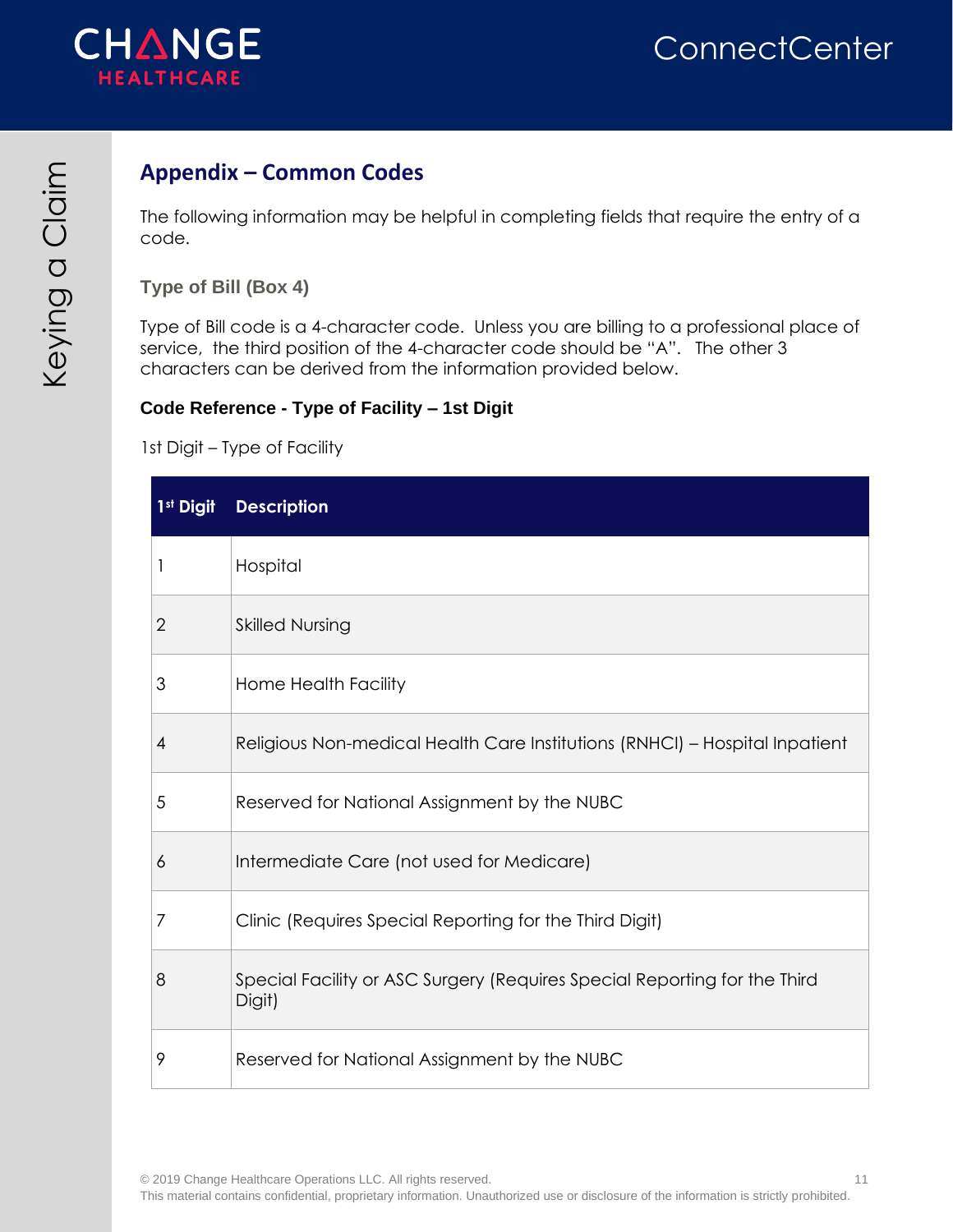

#### **Bill Classification – Type of Care – 2nd Digit**

Select from the appropriate table: Clinics Only, Special Facilities Only, or Other.

#### *Bill Classification - Clinics Only*

| 2 <sup>nd</sup> Digit | <b>Description - FOR CLINICS ONLY</b>                              |
|-----------------------|--------------------------------------------------------------------|
| 1                     | <b>Rural Health Clinic</b>                                         |
| $\overline{2}$        | Clinic - Hospital Based or Independent Renal Dialysis Center       |
| 3                     | Freestanding                                                       |
| 4                     | <b>ORF</b>                                                         |
| 5                     | <b>CORF</b>                                                        |
| 6                     | <b>CMHC</b>                                                        |
| 7                     | Federally Qualified Health Center (FQHC) (effective April 1, 2010) |
| 8                     | Reserved for National Assignment by NUBC                           |
| 9                     | Other                                                              |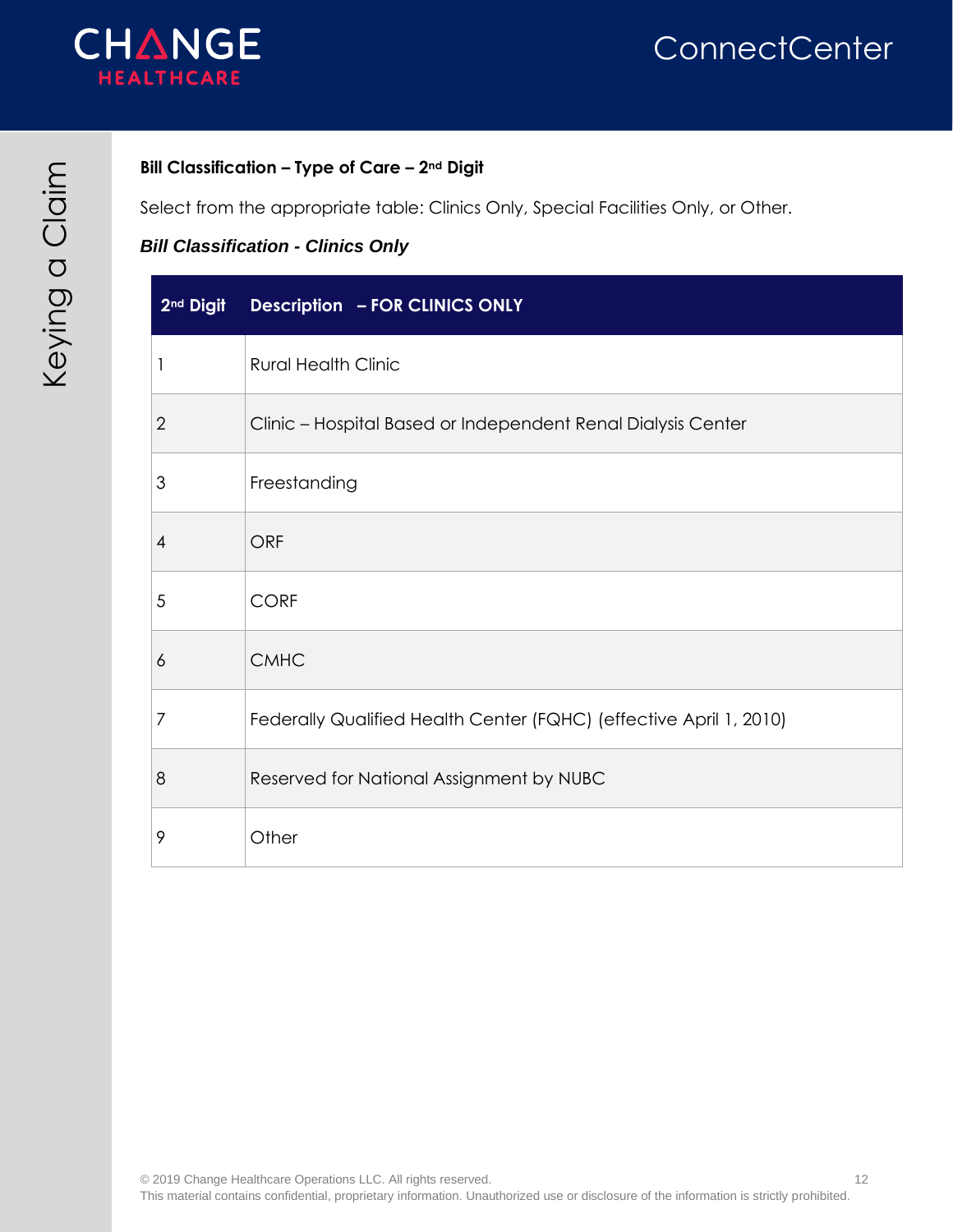

#### *Bill Classification – Special Facilities Only*

| 2 <sup>nd</sup> Digit | <b>Description - FOR SPECIAL FACILITIES ONLY</b> |
|-----------------------|--------------------------------------------------|
| 2 <sup>nd</sup> Digit | Description - FOR SPECIAL FACILITIES ONLY        |
| 1                     | Hospice (Non-hospital based)                     |
| 2                     | Hospice (Hospital based)                         |
| 3                     | Ambulatory Surgery Center                        |
| $\overline{4}$        | Freestanding Birthing Center                     |
| 5                     | <b>Critical Access Hospital</b>                  |
| 6                     | Residential Facility (Not used for Medicare)     |
| 7                     | Reserved for National Assignment by NUBC         |
| 8                     | Reserved for National Assignment by NUBC         |
| 9                     | Special Facility - Other (Not used for Medicare) |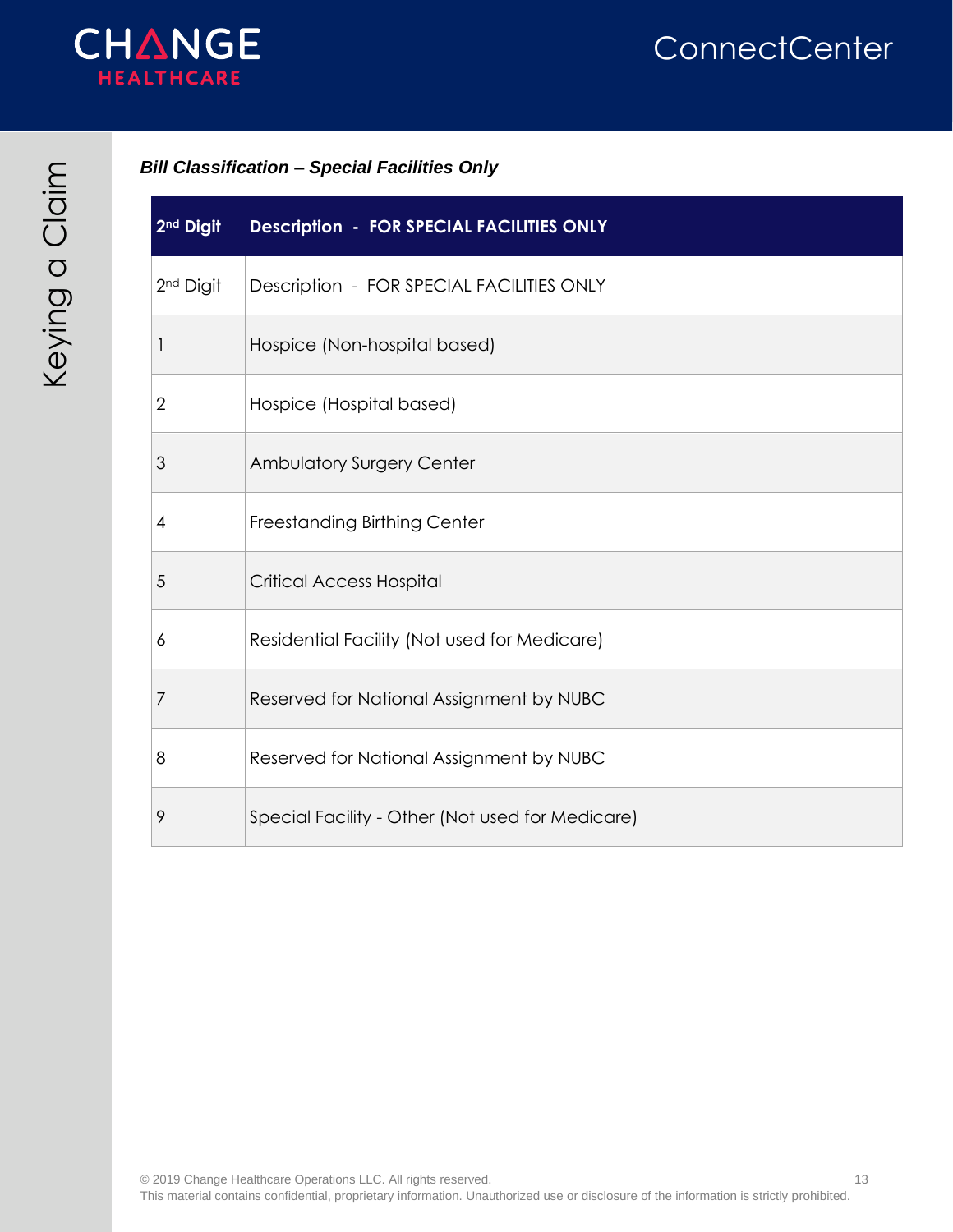

#### *Bill Classification – Other*

Other: Not a Clinic or Special Facility

| 2 <sup>nd</sup> Digit | Description - NOT A CLINIC; NOT A SPECIAL FACILITIES                                            |
|-----------------------|-------------------------------------------------------------------------------------------------|
| 1                     | Inpatient (Including Medicare Part A)                                                           |
| $\overline{2}$        | Inpatient (Medicare Part B Only) (Includes HHA Visits Under a Part B Plan<br>of Treatment)      |
| 3                     | Outpatient (Includes HHA Visits Under a Part A Plan of Treatment Including<br>DME Under Part A) |
| 4                     | Laboratory Services Provided to Non-Patients, or Home Health Not Under<br>a Plan of Treatment   |
| 5                     | Intermediate Care Level 1                                                                       |
| 6                     | Intermediate Care Level II                                                                      |
| 7                     | Reserved for National Assignment by NUBC                                                        |
| 8                     | <b>Swing Beds</b>                                                                               |
| 9                     | Reserved for National Assignment by NUBC                                                        |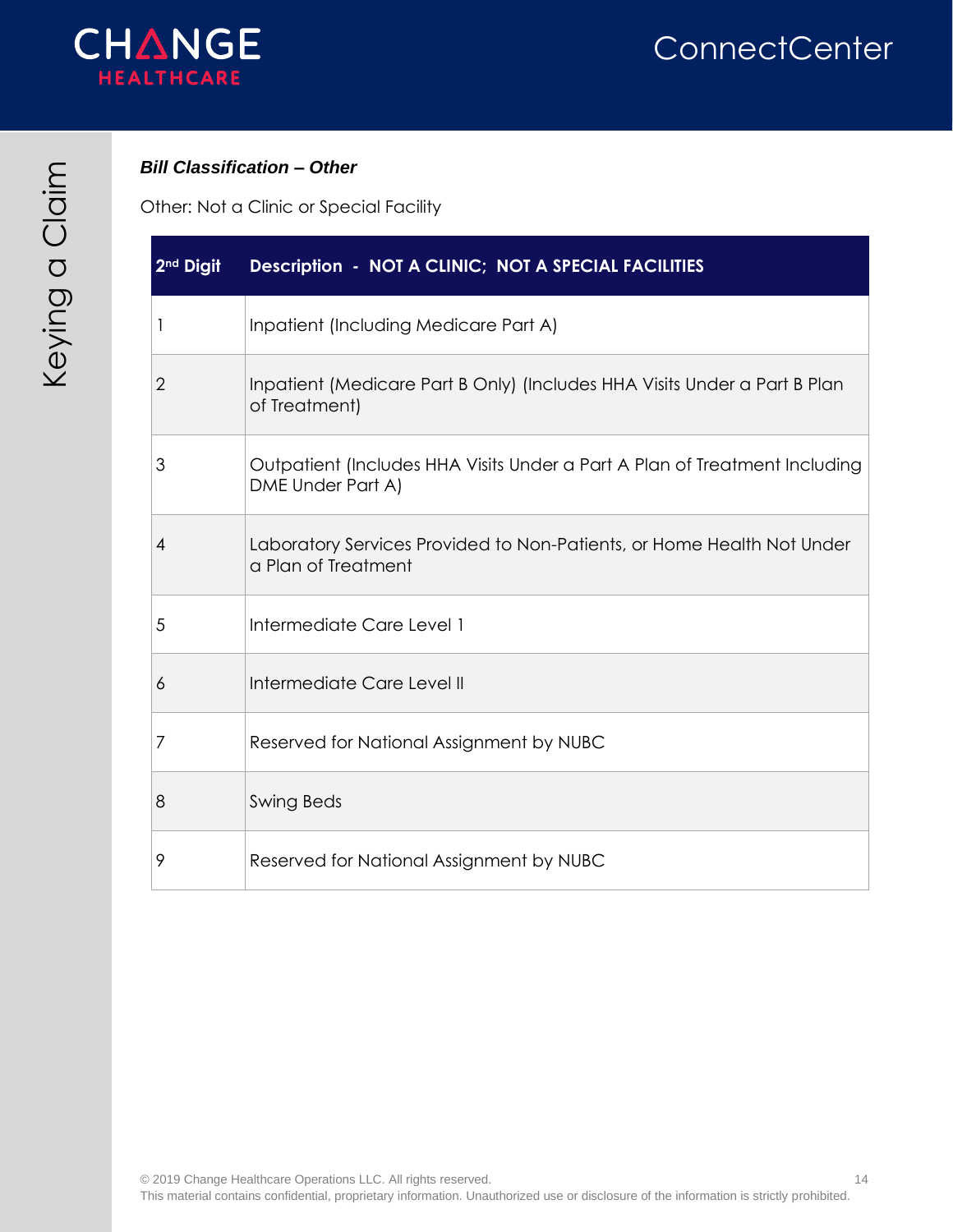

#### **Frequency of the Bill – 4th Digit**

| 4 <sup>th</sup> Digit | <b>Description</b>                                                          |
|-----------------------|-----------------------------------------------------------------------------|
| 0                     | Nonpayment / Zero Claim                                                     |
| 1                     | Admit through Discharge Claim                                               |
| $\mathbf{2}$          | Interim - First Claim                                                       |
| 3                     | Interim – Continuing Claim (Not valid for Medicare PPS Claims)              |
| 4                     | Interim – Last Claim (Not valid for Medicare Inpatient Hospital PPS Claims) |
| 5                     | Late Charges Only Claim                                                     |
| 6                     | Reserved for National Assignment by NUBC                                    |
| 7                     | Replacement of Prior Claim                                                  |
| 8                     | Void / Cancel of a Prior Claim                                              |
| 9                     | Final Claim for a Home Health PPS Episode                                   |

NUBC Guide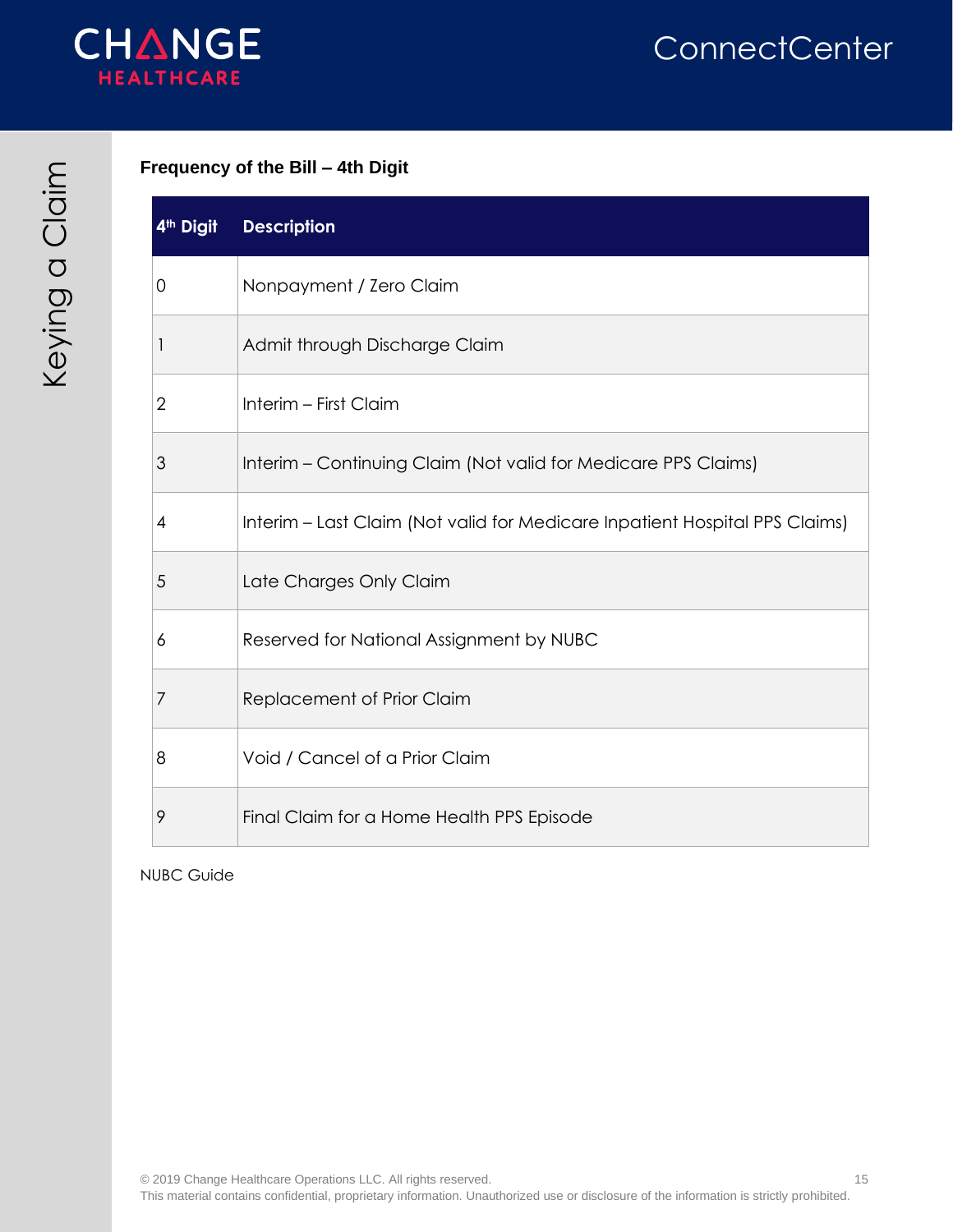

#### <span id="page-15-0"></span>**Sex Codes (Box 11)**

|   | <b>Code Definition</b> |
|---|------------------------|
| M | Male                   |
| F | Female                 |
| П | Unknown                |

#### <span id="page-15-1"></span>**Admission Codes (Box 14)**

|                | Code Definition                  |
|----------------|----------------------------------|
| 1              | Emergency                        |
| $\overline{2}$ | Urgent                           |
| 3              | Elective                         |
| 4              | Newborn                          |
| 5              | Trauma                           |
| $6 - 8$        | Reserved for National Assignment |
| 9              | Information Not Available        |

#### <span id="page-15-2"></span>**Source of Admission Codes (Box 15)**

#### All Sources, except newborns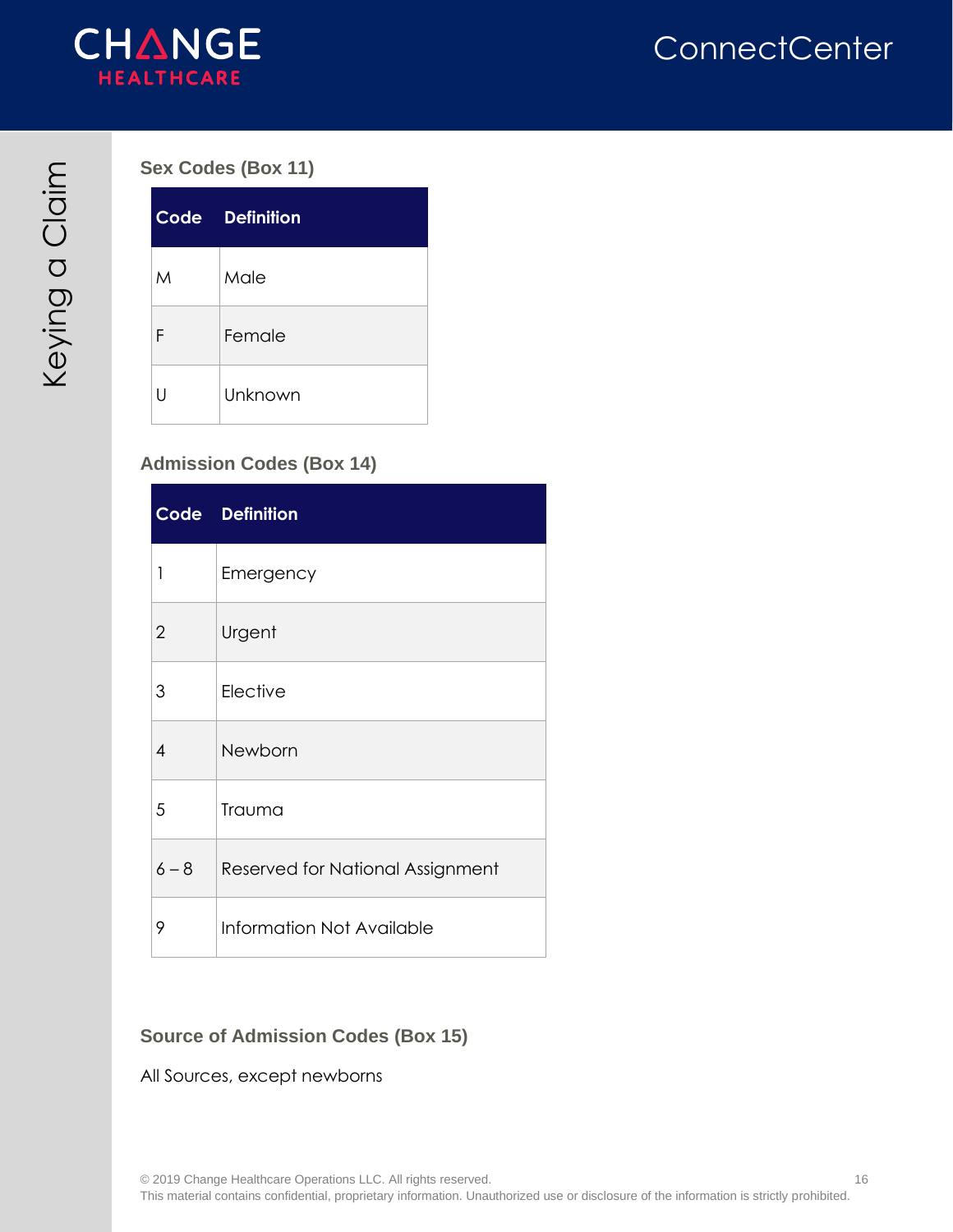

## **Code Definition**

| 1              | Nonhealthcare Facility Point of Origin                                                                                                      |
|----------------|---------------------------------------------------------------------------------------------------------------------------------------------|
| $\overline{2}$ | Clinic or Physician's Office                                                                                                                |
| 3              | Reserved for assignment by the NUBC                                                                                                         |
| 4              | Transfer from a Hospital (Different Facility)                                                                                               |
| 5              | Transfer from a Skilled Nursing Facility or Intermediate Care Facility or Assisted<br>Living Facility                                       |
| 6              | Transfer from Another Health Care Facility                                                                                                  |
| 7              | Reserved for assignment by the NUBC                                                                                                         |
| 8              | Court/Law Enforcement                                                                                                                       |
| 9              | Information Not Available                                                                                                                   |
| A              | Reserved for assignment by the NUBC                                                                                                         |
| B              | Reserved for assignment by the NUBC                                                                                                         |
| C              | Reserved for assignment by the NUBC                                                                                                         |
| D              | Transfer from One Distinct Unit of the Hospital to Another Distinct Unit of the<br>Same Hospital Resulting in a Separate Claim to the Payer |
| Ε              | Transfer from Ambulatory Surgery Center                                                                                                     |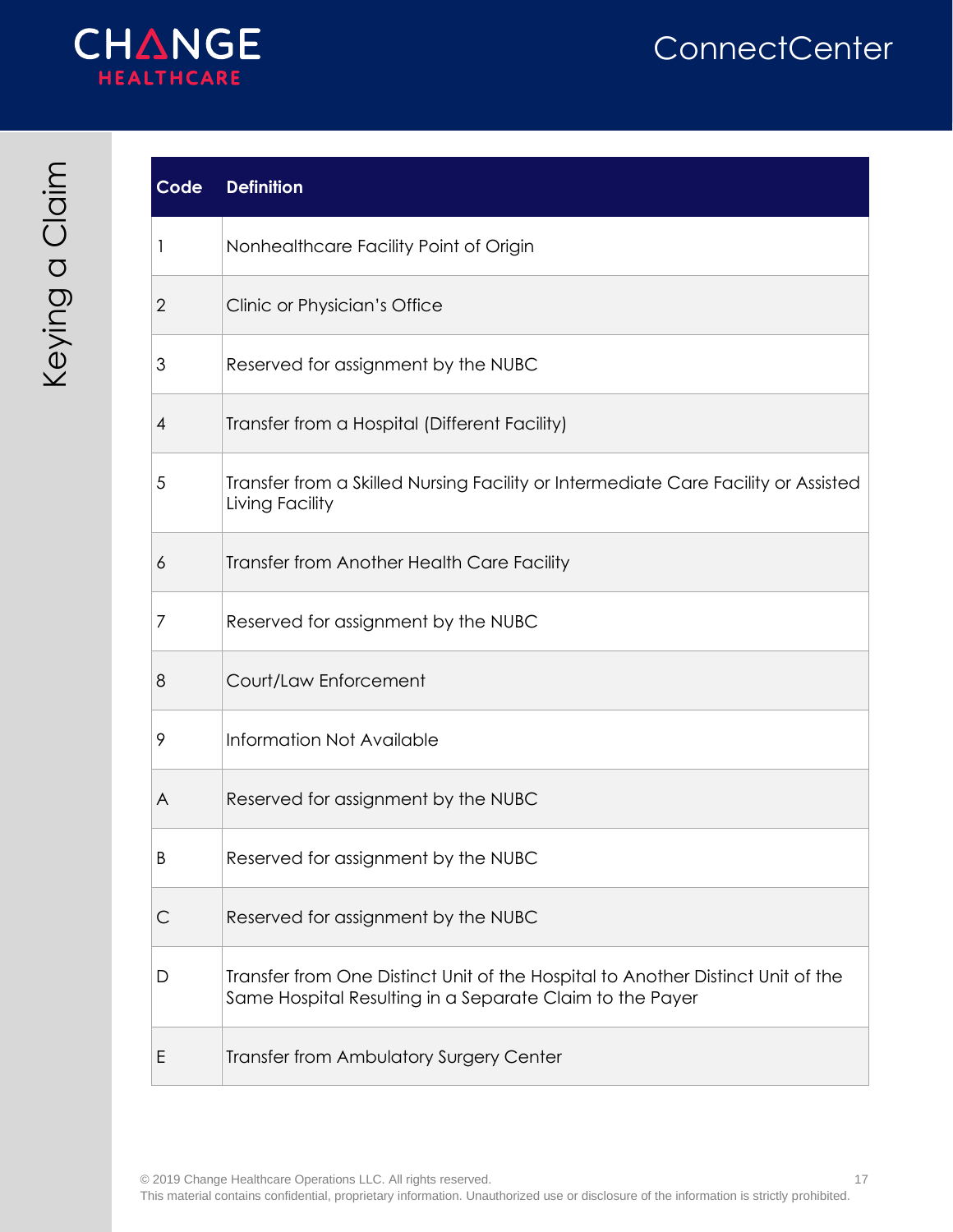

|           | Transfer from Hospice Facility          |
|-----------|-----------------------------------------|
| $ G - Z $ | <b>Reserved for National Assignment</b> |

#### **Source Codes Admission Codes for Newborns**

| Code    | <b>Definition</b>                |
|---------|----------------------------------|
| $1 - 4$ | Discontinued                     |
| 5       | <b>Born Inside this Hospital</b> |
| 6       | Born Outside this Hospital       |
| $7 - 9$ | Reserved for National Assignment |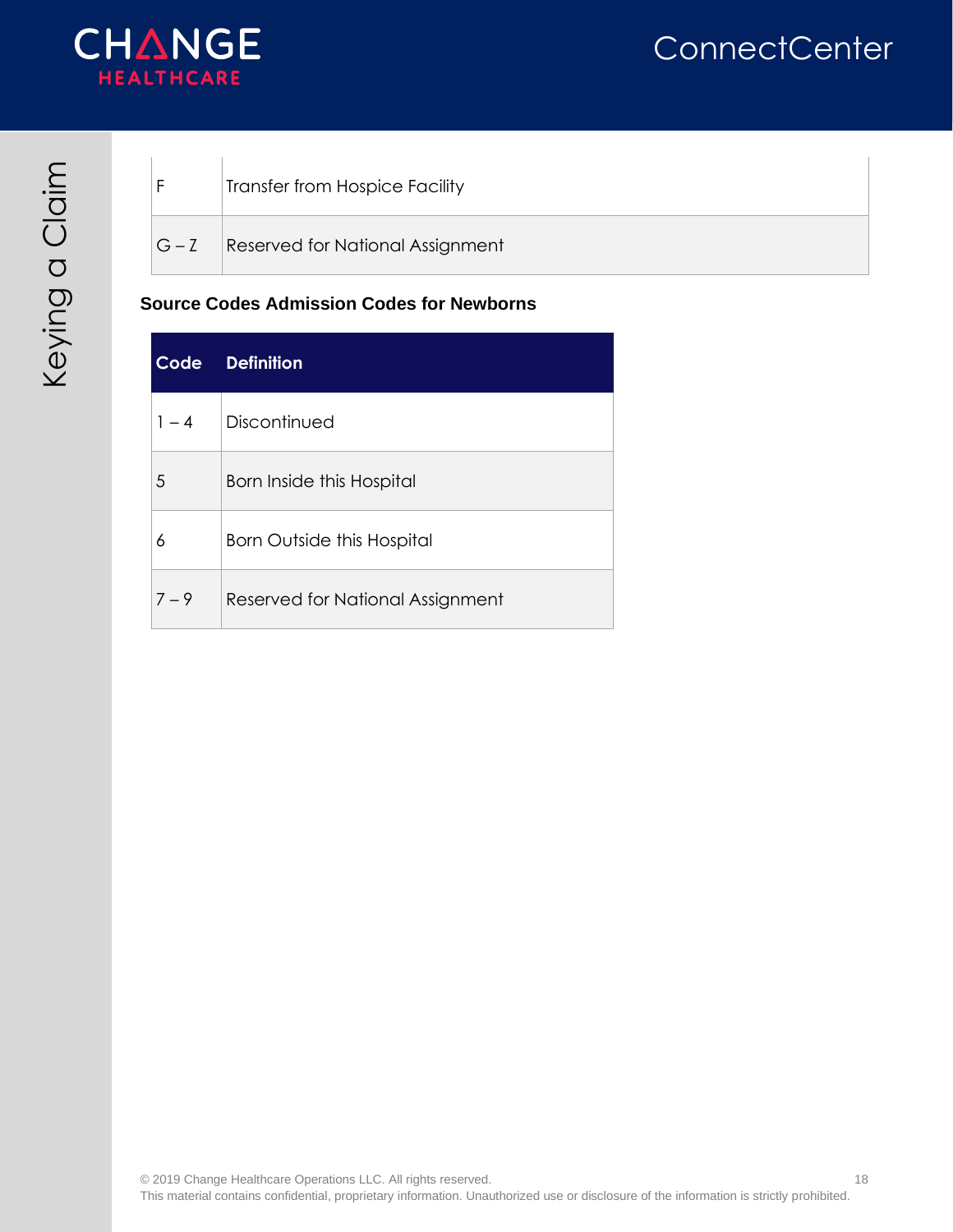

<span id="page-18-0"></span>**Patient Discharge Status Codes (Box 17)**

| Code      | <b>Definition</b>                                                                                                                    |
|-----------|--------------------------------------------------------------------------------------------------------------------------------------|
| 01        | Discharged to Home or Self-Care (Routine Discharge)                                                                                  |
| 02        | Discharged / Transferred to a Short-Term General Hospital for Inpatient Care                                                         |
| 03        | Discharged / Transferred to a SNF with Medicare Certification in Anticipation<br>of Skilled Care                                     |
| 04        | Discharged / Transferred to a Facility That Provides Custodial or Supportive<br>Care                                                 |
| 05        | Discharged / Transferred to a Designated Cancer Center or Children's<br>Hospital                                                     |
| 06        | Discharged / Transferred to Home Under Care of Organized Home Health<br>Service Organization in Anticipation of Covered Skilled Care |
| 07        | Left Against Medical Advice or Discontinued Care                                                                                     |
| 08        | Reserved for Assignment by the NUBC                                                                                                  |
| 09        | Admitted as an Inpatient to This Hospital                                                                                            |
| $10 - 19$ | Reserved for Assignment by the NUBC                                                                                                  |
| 20        | Expired                                                                                                                              |
| 21        | Discharged / Transferred to Court / Law Enforcement                                                                                  |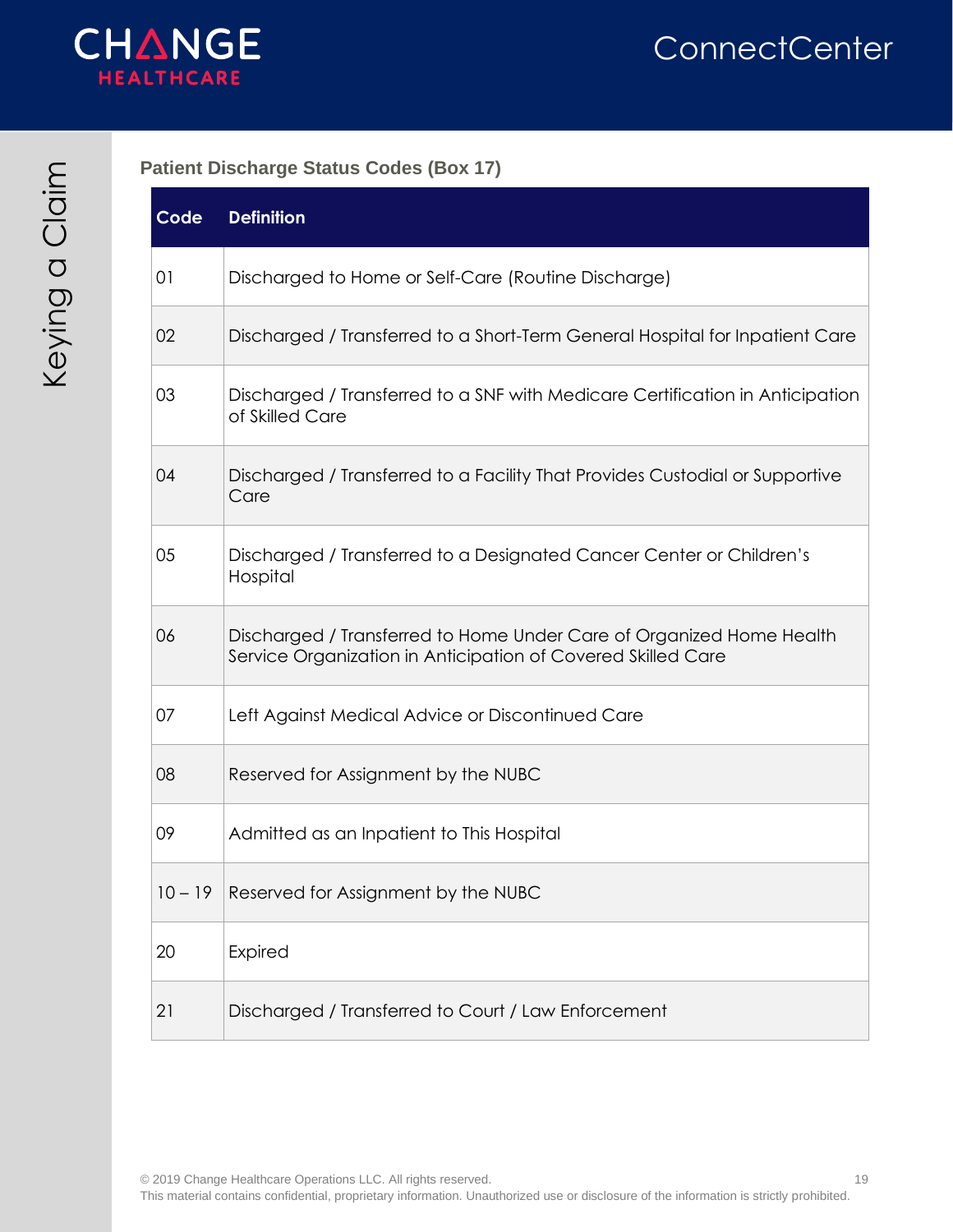

| $22 - 29$ | Reserved for Assignment by the NUBC                                                                                                  |
|-----------|--------------------------------------------------------------------------------------------------------------------------------------|
| 30        | Still a Patient                                                                                                                      |
| $31 - 39$ | Reserved for Assignment by the NUBC                                                                                                  |
| 40        | Expired at Home                                                                                                                      |
| 41        | Expired in a Medical Facility such as a Hospital, SNF, ICF or Free-Standing<br>Hospice                                               |
| 42        | Expired, Place Unknown                                                                                                               |
| 43        | Discharged / Transferred to a Federal Health Care Facility                                                                           |
| $44 - 49$ | Reserved for Assignment by the NUBC                                                                                                  |
| 50        | Discharged to Hospice, Home                                                                                                          |
| 51        | Discharged to Hospice, Medical Facility (Certified) Providing Hospice<br>Level of Care                                               |
| $52 - 60$ | Reserved for Assignment by the NUBC                                                                                                  |
| 61        | Discharged / Transferred Within This Institution to a Hospital-Based Medicare<br>Approved Swing Bed                                  |
| 62        | Discharged / Transferred to an Inpatient Rehabilitation Facility (IRF)<br>Including Rehabilitation Distinct Part Units of a Hospital |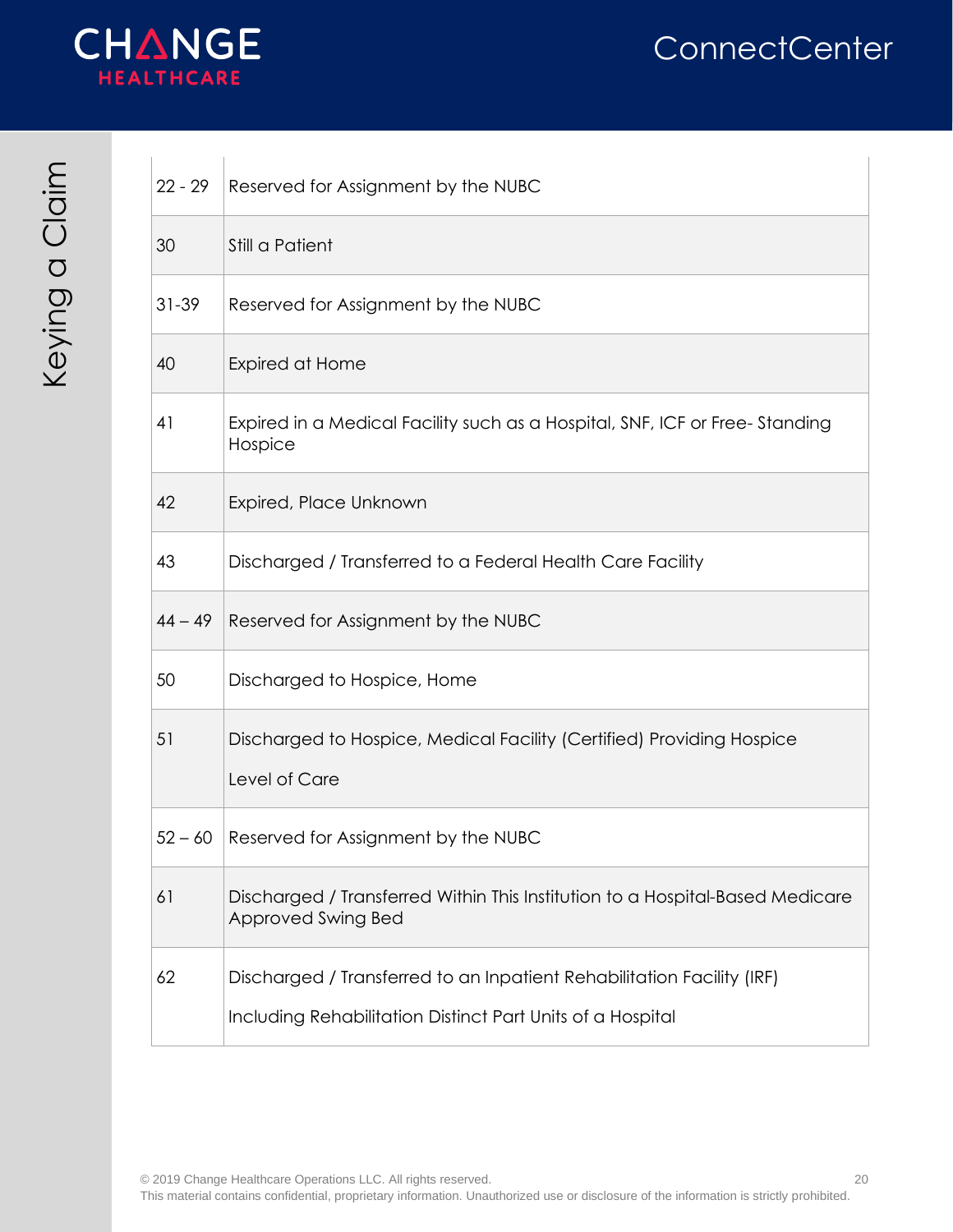



| 63        | Discharged / Transferred to a Medicare Certified Long Term Care Hospital<br>(LTCH)                                                            |
|-----------|-----------------------------------------------------------------------------------------------------------------------------------------------|
| 64        | Discharged / Transferred to a Nursing Facility Certified Under Medicaid but<br>Not Certified Under Medicare                                   |
| 65        | Discharged / Transferred to a Psychiatric Hospital or Psychiatric Distinct Part<br>Unit of a Hospital                                         |
| 66        | Discharges / Transfers to a Critical Access Hospital                                                                                          |
| $67 - 69$ | Reserved for Assignment by the NUBC                                                                                                           |
| 70        | Discharged / Transferred to Another Type of Healthcare Institution Not<br>Defined Elsewhere in this Code List                                 |
| $71 - 80$ | Reserved for Assignment by the NUBC                                                                                                           |
| 81        | Discharge to Home or Self-Care with a Planned Acute Care hospital<br><b>Inpatient Readmission</b>                                             |
| 82        | Discharged / Transferred to a Short-Term General Hospital for Inpatient Care<br>with a Planned Acute Care hospital Inpatient Readmission      |
| 83        | Discharged /Transferred to a Skilled Nursing Facility with Medicare<br>Certification with a Planned Acute Care hospital Inpatient Readmission |
| 84        | Discharged /Transferred to a Facility that Provides Custodial of Supportive<br>Care with a Planned Acute Care hospital Inpatient Readmission  |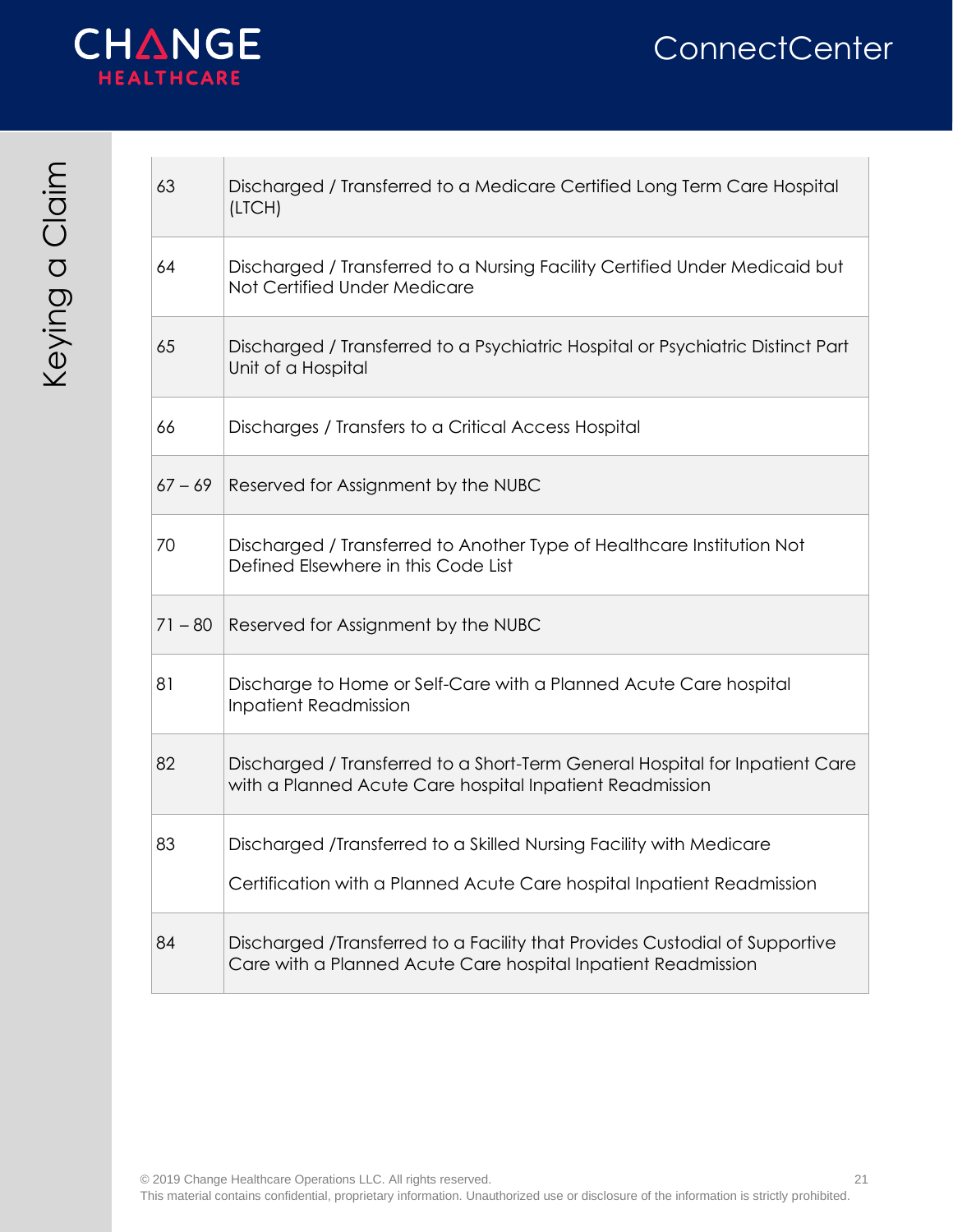

| 85 | Discharged /Transferred to a Designated Cancer Center or Children's<br>Hospital with a Planned Acute Care hospital Inpatient<br>Readmission                                               |
|----|-------------------------------------------------------------------------------------------------------------------------------------------------------------------------------------------|
| 86 | Discharged /Transferred to Home Under Care of Organized Home Health<br>Service Organization with a Planned Acute Care hospital<br><b>Inpatient Readmission</b>                            |
| 87 | Discharged /Transferred to Court / Law Enforcement with a Planned Acute<br>Care hospital Inpatient Readmission                                                                            |
| 88 | Discharged /Transferred to a Federal Health Care Facility with a Planned<br>Acute Care hospital Inpatient Readmission                                                                     |
| 89 | Discharged /Transferred to a Hospital-based Medicare Approved Swing Bed<br>with a Planned Acute Care hospital Inpatient Readmission                                                       |
| 90 | Discharged /Transferred to an Inpatient Rehabilitation Facility Including<br>Rehabilitation Distinct Part Units of a Hospital with a<br>Planned Acute Care hospital Inpatient Readmission |
| 91 | Discharged /Transferred to a Medicare Certified Long-term Care Hospital<br>with a Planned Acute Care hospital Inpatient Readmission                                                       |
| 92 | Discharged /Transferred to a Nursing Facility Certified under Medicaid but<br>not Certified under Medicare with a Planned Acute Care hospital Inpatient<br>Readmission                    |
| 93 | Discharged /Transferred to a Psychiatric Hospital or Psychiatric<br>Distinct Part unit of a Hospital with a Planned Acute Care hospital Inpatient<br>Readmission                          |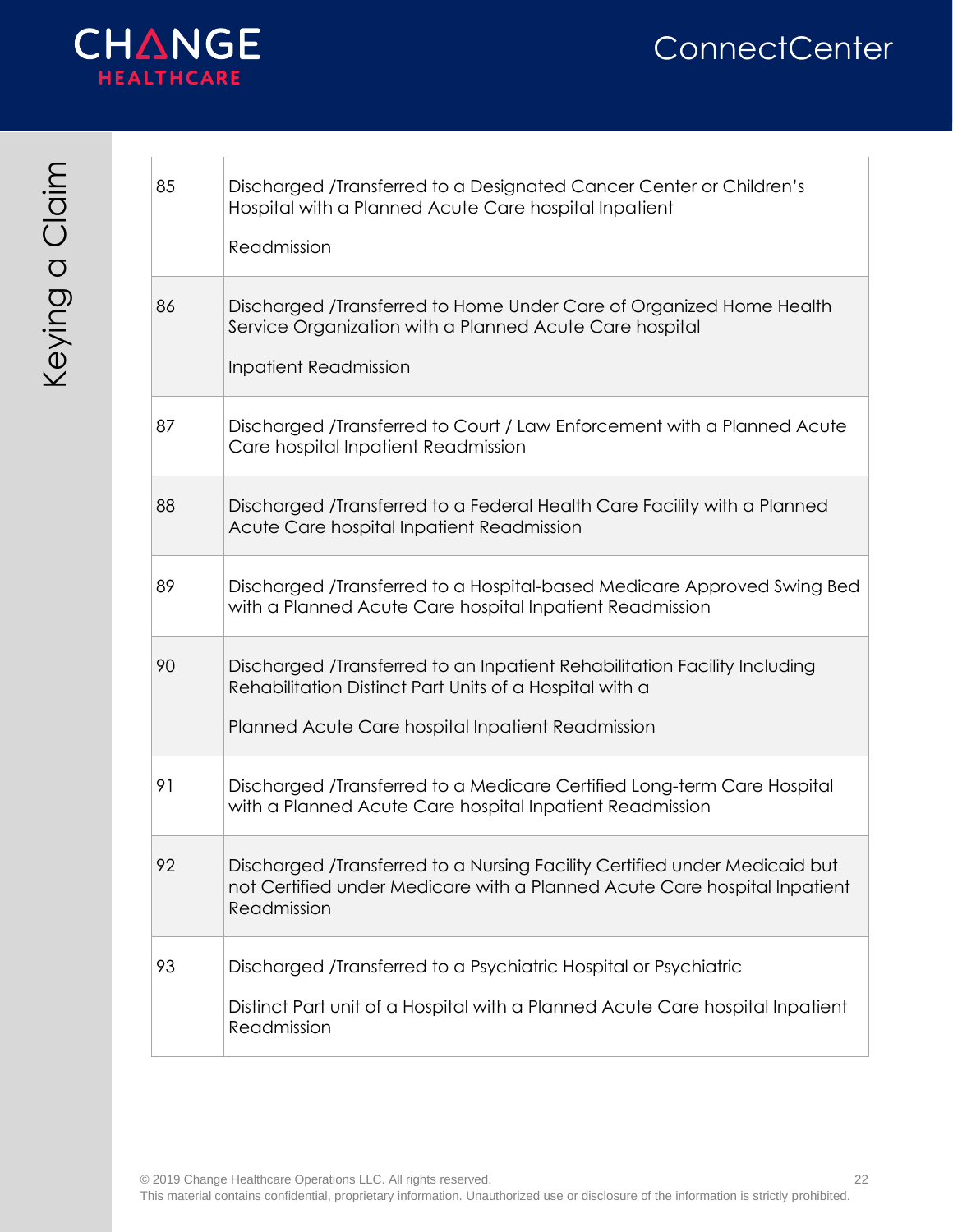

| 94 | Discharged /Transferred to a Critical Access Hospital with a Planned Acute<br>Care hospital Inpatient Readmission                                                               |
|----|---------------------------------------------------------------------------------------------------------------------------------------------------------------------------------|
| 95 | Discharged /Transferred to Another Type of Healthcare Institution Not<br>Defined Elsewhere in this Code List with a Planned Acute Care hospital<br><b>Inpatient Readmission</b> |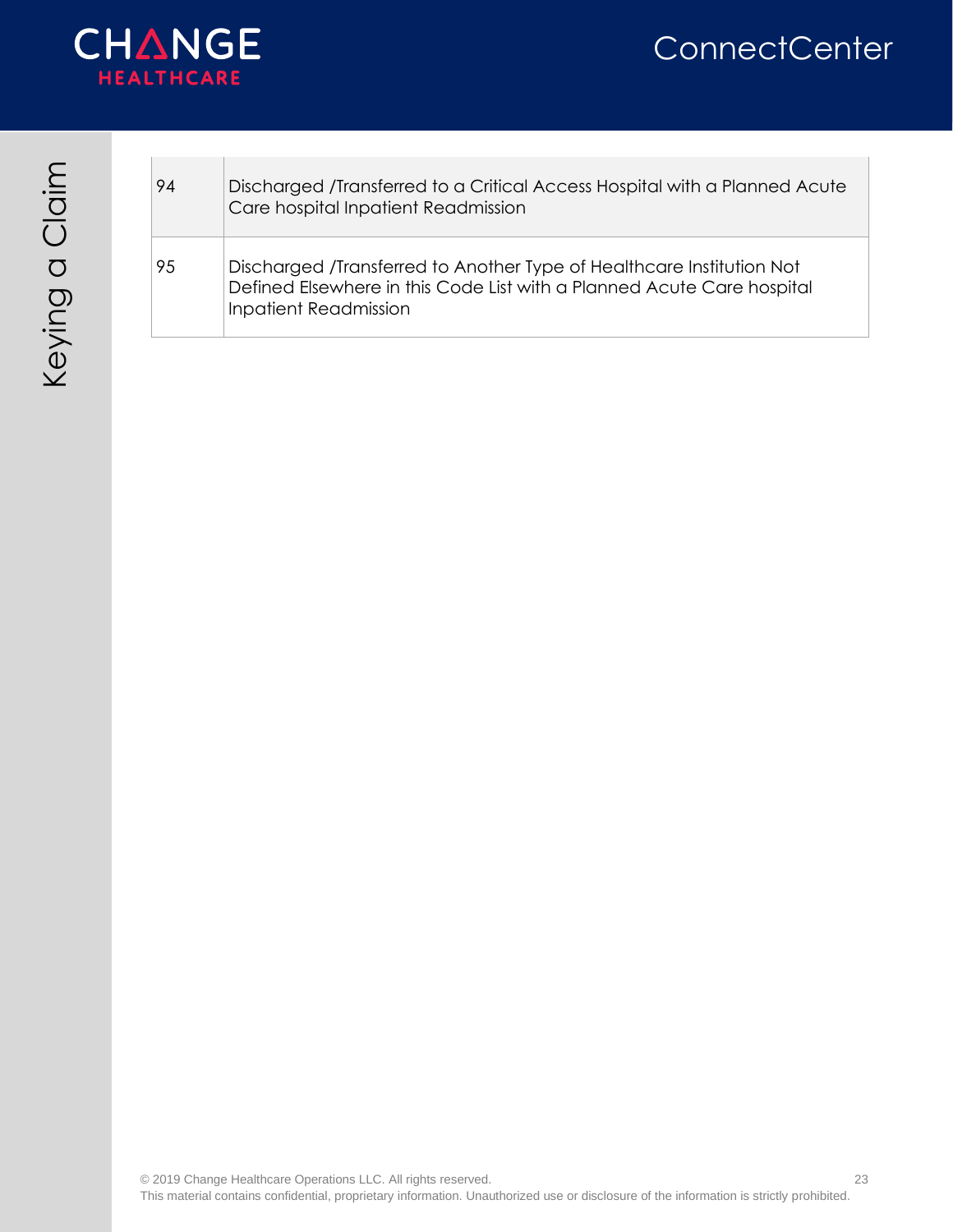

#### <span id="page-23-0"></span>**Patients Relationship to the Insured Codes (Box 59)**

| Code   | <b>Definition</b>  |
|--------|--------------------|
| $01$   | Spouse             |
| 18     | Self               |
| 19     | Child              |
| $20\,$ | Employee           |
| 21     | Unknown            |
| 39     | Organ Donor        |
| 40     | Cadaver Donor      |
| 53     | Life Partner       |
| G8     | Other Relationship |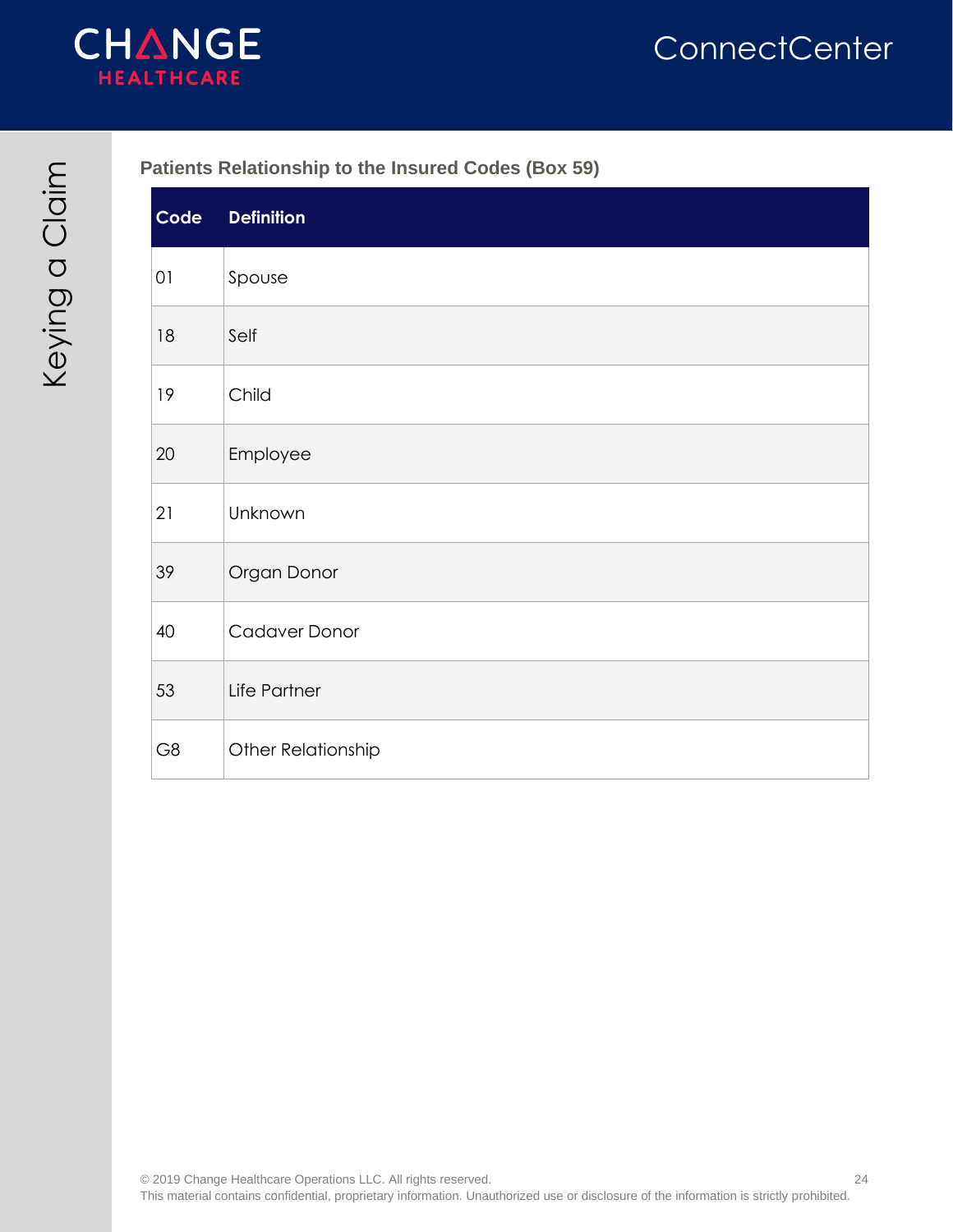

<span id="page-24-0"></span>**Common Taxonomy Codes (Box 81A-D)**

| Code       | <b>Description</b>                                      |
|------------|---------------------------------------------------------|
| 100000000X | <b>BH &amp; SOCSERV PROVIDERS</b>                       |
| 101YA0400X | BH & SOCIAL SERVICE, COUNSELOR, ADDICTION (SUBSTAN      |
| 101YM0800X | BH & SOCIAL SERVICE, COUNSELOR, MH                      |
| 101YP1600X | BH & SOCIAL SERVICE, COUNSELOR, PASTORAL                |
| 101YP2500X | <b>BH &amp; SOCIAL SERVICE, COUNSELOR, PROFESSIONAL</b> |
| 101YS0200X | BH & SOCIAL SERVICE, COUNSELOR, SCHOOL                  |
| 101Y00000X | <b>BH &amp; SOCIAL SERVICE, COUNSELOR</b>               |
| 103GC0700X | BH & SOCIAL SERVICE, NEUROPSYCHOLOGIST, CLINICAL        |
| 103G00000X | BH & SOCIAL SERVICE, NEUROPSYCHOLOGIST                  |
| 103TA0400X | BH & SOCIAL SERVICE, PSYCHOLOGIST, ADDICTION (SUBS      |
| 103TA0700X | BH & SOCIAL SERVICE, PSYCHOLOGIST, ADULT DEVELOPME      |
| 103TB0200X | BH & SOCIAL SERVICE, PSYCHOLOGIST, BEHAVIORAL           |
| 103TC0700X | BH & SOCIAL SERVICE, PSYCHOLOGIST, CLINICAL             |
| 103TC1900X | BH & SOCIAL SERVICE, PSYCHOLOGIST, COUNSELING           |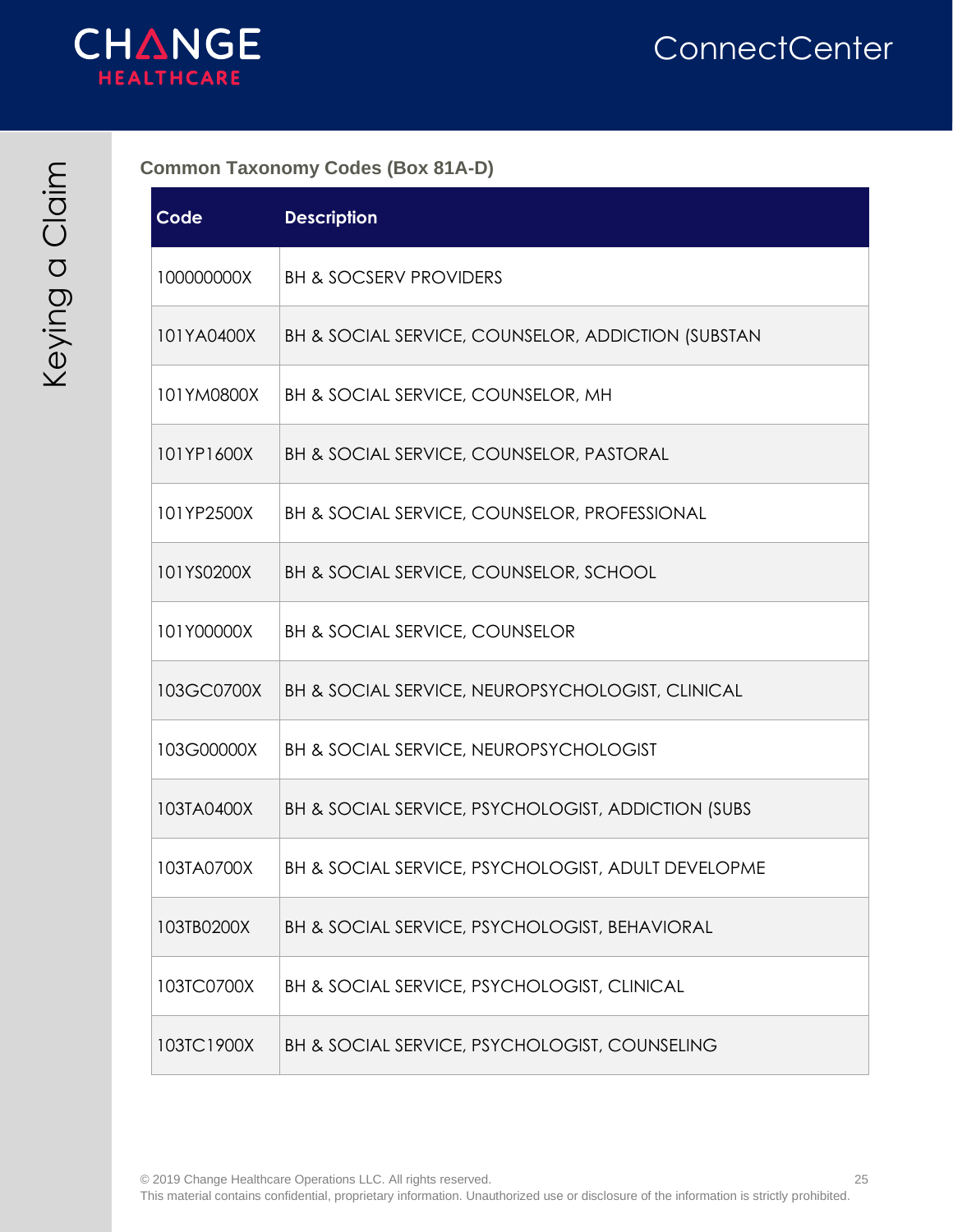

| 103TC2200X | BH & SOCIAL SERVICE, PSYCHOLOGIST, CHILD, YOUTH &           |
|------------|-------------------------------------------------------------|
| 103TE1000X | <b>BH &amp; SOCIAL SERVICE, PSYCHOLOGIST, EDUCATIONAL</b>   |
| 103TE1100X | BH & SOCIAL SERVICE, PSYCHOLOGIST, EXERCISE & SPOR          |
| 103TF0000X | <b>BH &amp; SOCIAL SERVICE, PSYCHOLOGIST, FAMILY</b>        |
| 103TF0200X | <b>BH &amp; SOCIAL SERVICE, PSYCHOLOGIST, FORENSIC</b>      |
| 103TH0100X | BH & SOCIAL SERVICE, PSYCHOLOGIST, HEALTH                   |
| 103TM1700X | BH & SOCIAL SERVICE, PSYCHOLOGIST, MEN & MASCULINI          |
| 103TM1800X | BH & SOCIAL SERVICE, PSYCHOLOGIST, MENTAL RETARDAT          |
| 103TP0814X | BH & SOCIAL SERVICE, PSYCHOLOGIST, PSYCHOANALYSIS           |
| 103TP2700X | <b>BH &amp; SOCIAL SERVICE, PSYCHOLOGIST, PSYCHOTHERAPY</b> |
| 103TP2701X | BH & SOCIAL SERVICE, PSYCHOLOGIST, PSYCHOTHERAPY,           |
| 103TR0400X | BH & SOCIAL SERVICE, PSYCHOLOGIST, REHABILITATION           |
| 103TS0200X | BH & SOCIAL SERVICE, PSYCHOLOGIST, SCHOOL                   |
| 103TW0100X | BH & SOCIAL SERVICE, PSYCHOLOGIST, WOMEN                    |
| 103T00000X | BH & SOCIAL SERVICE, PSYCHOLOGIST                           |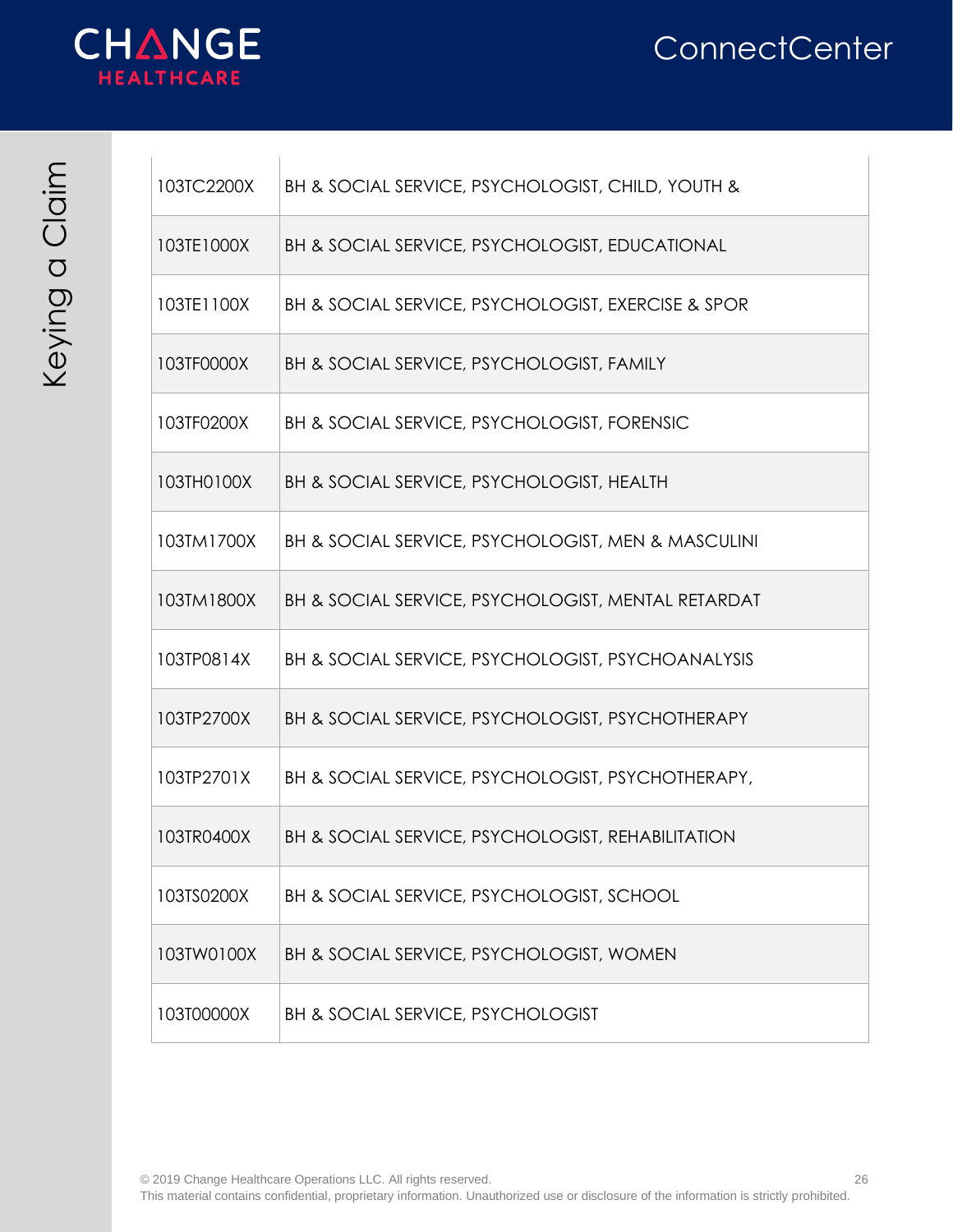



 $\sim$ 

| ξ                   |  |
|---------------------|--|
|                     |  |
| ไ                   |  |
| $\overline{C}$<br>D |  |
|                     |  |
|                     |  |

| 1041C0700X | BH & SOCIAL SERVICE, SOCIAL WORKER, CLINICAL       |
|------------|----------------------------------------------------|
| 1041S0200X | BH & SOCIAL SERVICE, SOCIAL WORKER, SCHOOL         |
| 104100000X | <b>BH &amp; SOCIAL SERVICE, SOCIAL WORKER</b>      |
| 106H00000X | BH & SOCIAL SERVICE, MARRIAGE & FAMILY THERAPIST   |
| 160000000X | <b>NURSING SERVICE</b>                             |
| 163WA0400X | NURSING SERVICE, RN, ADDICTION (SUBSTANCE USE DISO |
| 163WA2000X | NURSING SERVICE, RN, ADMINISTRATOR                 |
| 163WC0200X | NURSING SERVICE, RN, CRITICAL CARE MEDICINE        |
| 163WC0400X | NURSING SERVICE, RN, CASE MANAGEMENT               |
| 163WC1400X | NURSING SERVICE, RN, COLLEGE HEALTH                |
| 163WC1500X | NURSING SERVICE, RN, COMMUNITY HEALTH              |
| 163WC1600X | NURSING SERVICE, RN, CONTINUING EDUCATION/STAFF DE |
| 163WC2100X | NURSING SERVICE, RN, CONTINENCE CARE               |
| 163WC3500X | NURSING SERVICE, RN, CARDIAC REHABILITATION        |
| 163WD0400X | NURSING SERVICE, RN, DIABETES EDUCATOR             |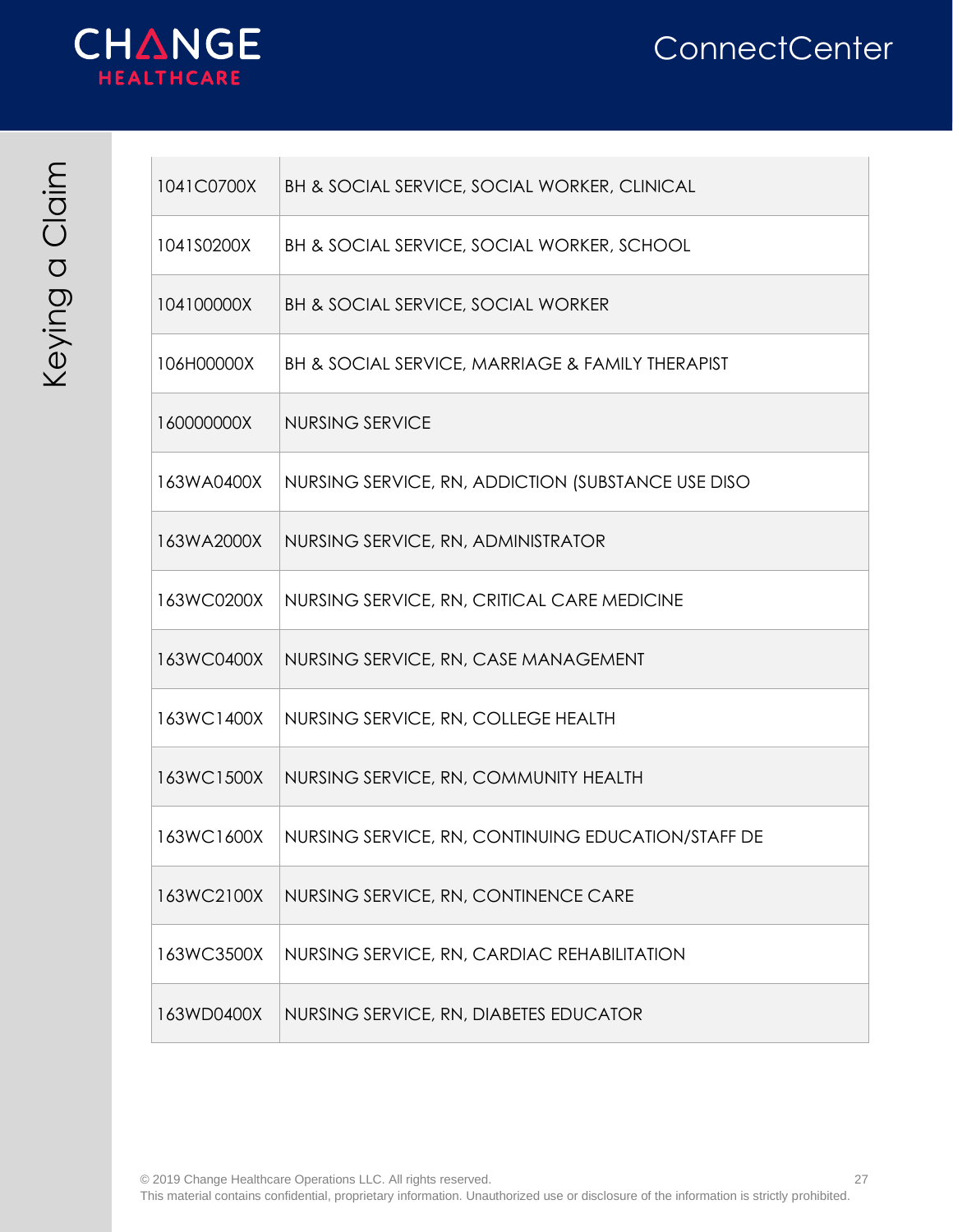

| 163WD1100X | NURSING SERVICE, RN, DIALYSIS, PERITONEAL |
|------------|-------------------------------------------|
| 163WE0003X | NURSING SERVICE, RN, EMERGENCY            |
| 163WE0900X | NURSING SERVICE, RN, ENTEROSTOMAL THERAPY |
| 163WF0300X | NURSING SERVICE, RN, FLIGHT               |
| 163WG0000X | NURSING SERVICE, RN, GENERAL PRACTICE     |
| 163WG0100X | NURSING SERVICE, RN, GASTROENTEROLOGY     |
| 163WG0600X | NURSING SERVICE, RN, GERONTOLOGY          |
| 163WH0200X | NURSING SERVICE, RN, HOME HEALTH          |
| 163WH0500X | NURSING SERVICE, RN, HEMODIALYSIS         |
| 163WH1000X | NURSING SERVICE, RN, HOSPICE              |
| 163WI0500X | NURSING SERVICE, RN, INFUSION THERAPY     |
| 163WI0600X | NURSING SERVICE, RN, INFECTION CONTROL    |
| 163WL0100X | NURSING SERVICE, RN, LACTATION CONSULTANT |
| 163WM0102X | NURSING SERVICE, RN, MATERNAL NEWBORN     |
| 163WM0705X | NURSING SERVICE, RN, MEDICAL-SURGICAL     |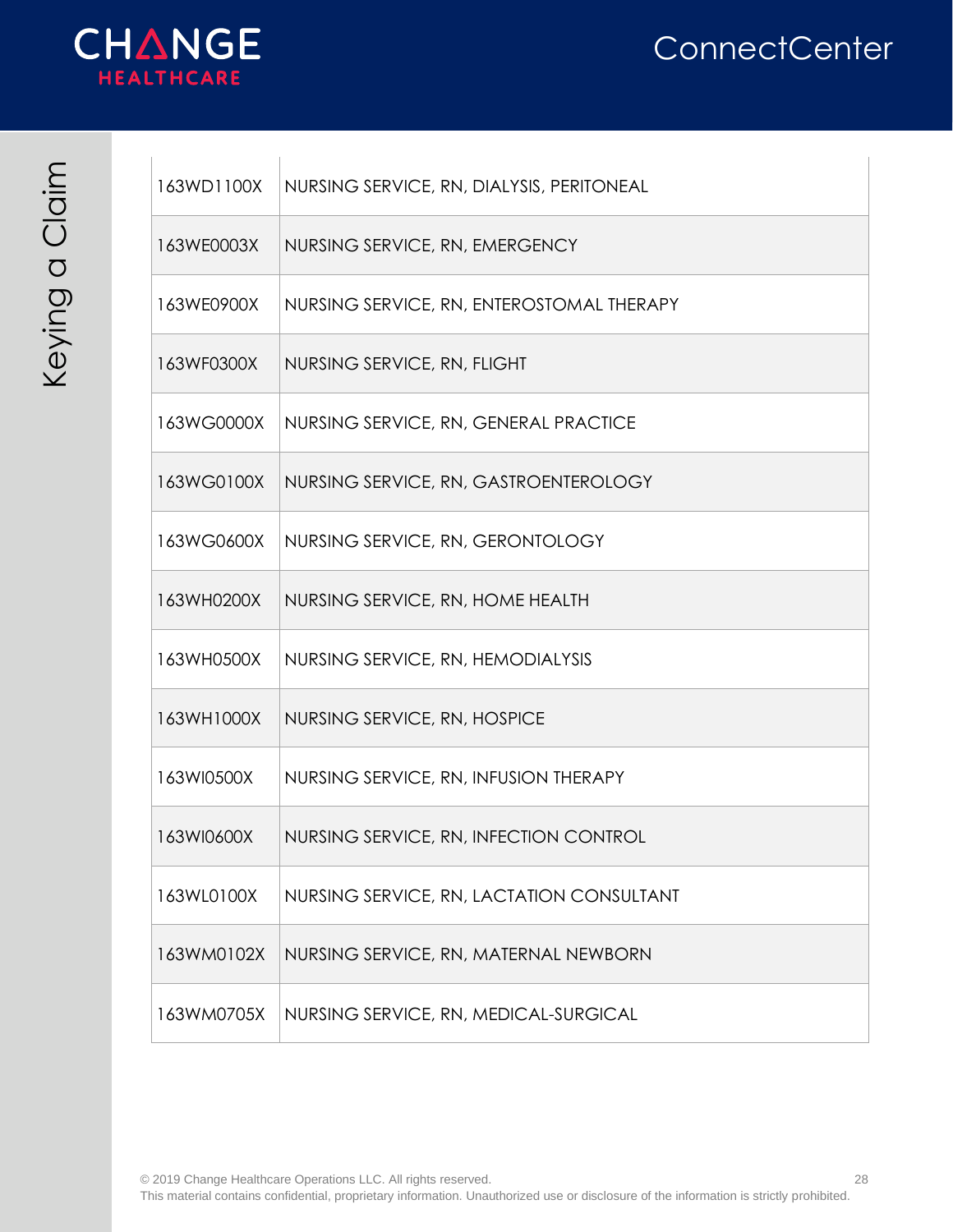

| 163WM1400X | NURSING SERVICE, RN, NURSE MASSAGE THERAPIST (NMT) |
|------------|----------------------------------------------------|
| 163WN0002X | NURSING SERVICE, RN, NEONATAL INTENSIVE CARE       |
| 163WN0003X | NURSING SERVICE, RN, NEONATAL, LOW-RISK            |
| 163WN0300X | NURSING SERVICE, RN, NEPHROLOGY                    |
| 163WN0800X | NURSING SERVICE, RN, NEUROSCIENCE                  |
| 163WN1003X | NURSING SERVICE, RN, NUTRITION SUPPORT             |
| 163WP0000X | NURSING SERVICE, RN, PAIN MANAGEMENT               |
| 163WP0200X | NURSING SERVICE, RN, PEDIATRICS                    |
| 163WP0218X | NURSING SERVICE, RN, PEDIATRIC ONCOLOGY            |
| 163WP0807X | NURSING SERVICE, RN, PSYCH/MH, CHILD & ADOLESCENT  |
| 163WP0808X | NURSING SERVICE, RN, PSYCH/MH                      |
| 163WP0809X | NURSING SERVICE, RN, PSYCH/MH, ADULT               |
| 163WP1700X | NURSING SERVICE, RN, PERINATAL                     |
| 163WP2201X | NURSING SERVICE, RN, AMB CARE                      |
| 163WR0400X | NURSING SERVICE, RN, REHABILITATION                |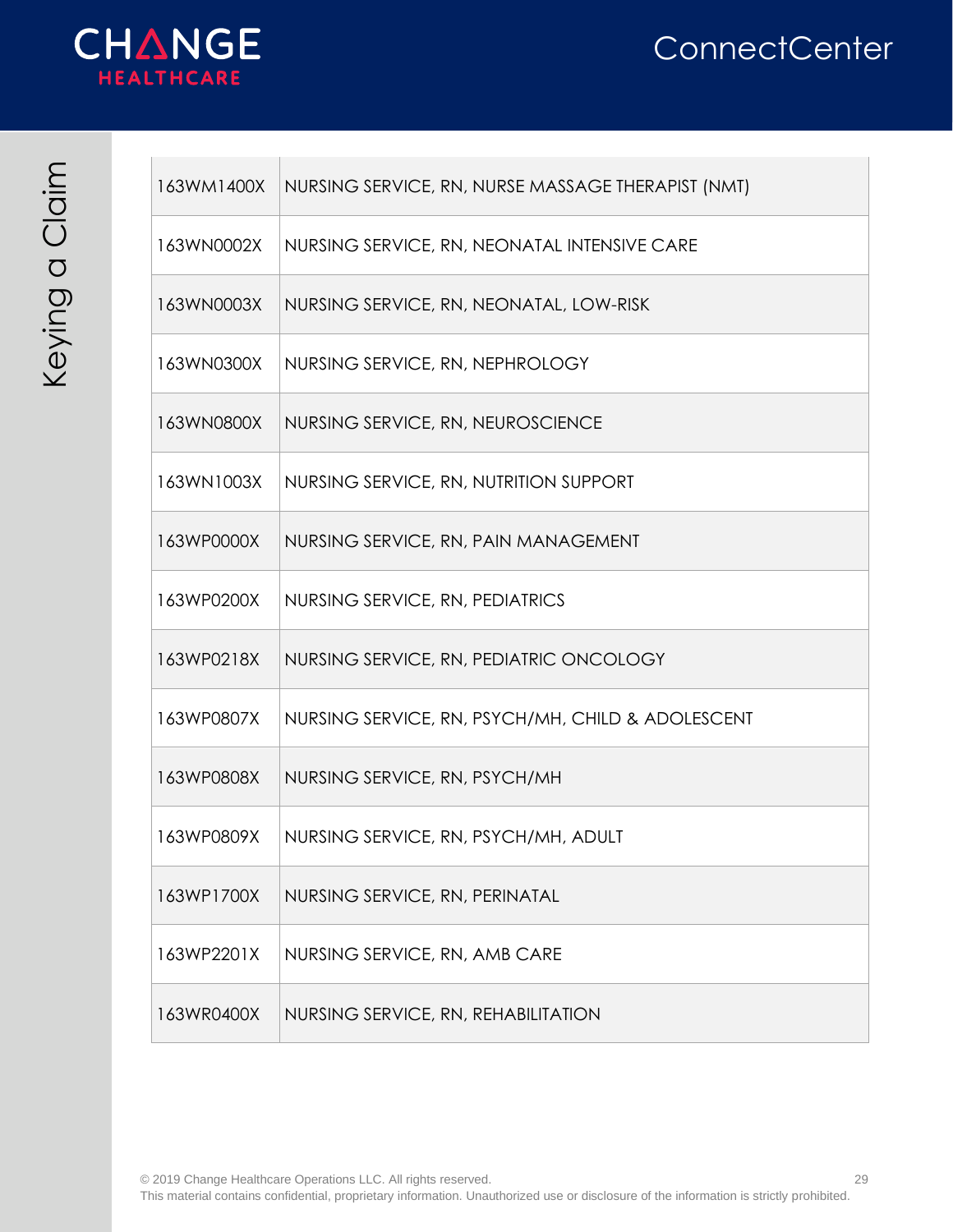

| 163WR1000X | NURSING SERVICE, RN, REPRODUCTIVE ENDOCRINOLOGY/IN |
|------------|----------------------------------------------------|
| 163WS0121X | NURSING SERVICE, RN, PLASTIC SURGERY               |
| 163WS0200X | NURSING SERVICE, RN, SCHOOL                        |
| 163WU0100X | NURSING SERVICE, RN, UROLOGY                       |
| 163WW0000X | NURSING SERVICE, RN, WOUND CARE                    |
| 163WW0101X | NURSING SERVICE, RN, WOMEN'S HC, AMB               |
| 163WX0002X | NURSING SERVICE, RN, OBSTETRIC, HIGH-RISK          |
| 163WX0003X | NURSING SERVICE, RN, OBSTETRIC, INPATIENT          |
| 163WX0106X | NURSING SERVICE, RN, OCCUPATIONAL HEALTH           |
| 163WX0200X | NURSING SERVICE, RN, ONCOLOGY                      |
| 163WX0601X | NURSING SERVICE, RN, OTORHINOLARYNGOLOGY & HEAD-NE |
| 163WX0800X | NURSING SERVICE, RN, ORTHOPEDIC                    |
| 163WX1100X | NURSING SERVICE, RN, OPHTHALMIC                    |
| 163WX1500X | NURSING SERVICE, RN, OSTOMY CARE                   |
| 163W00000X | NURSING SERVICE, RN                                |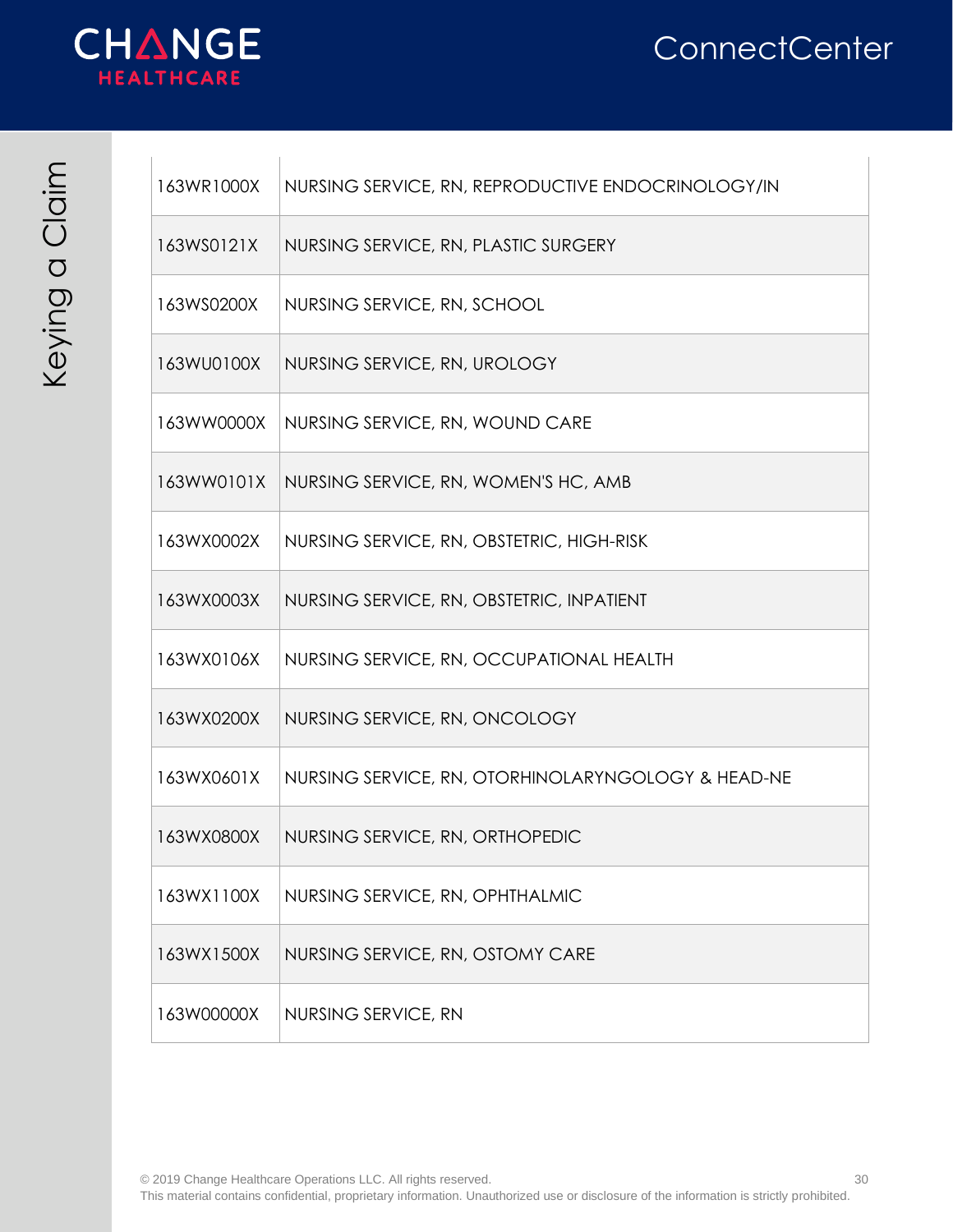



 $\mathbb{R}^n$  .

| ∤                       |  |
|-------------------------|--|
| ł                       |  |
| $\mathbf{\overline{O}}$ |  |
| <u>ර</u>                |  |
|                         |  |
|                         |  |

| 164W00000X | NURSING SERVICE, LICENSED PRACTICAL NURSE          |
|------------|----------------------------------------------------|
| 164X00000X | NURSING SERVICE, LICENSED VOCATIONAL NURSE         |
| 167G00000X | NURSING SERVICE, LICENSED PSYCHIATRIC TECHNICIAN   |
| 190000000X | <b>GROUP</b>                                       |
| 193200000X | <b>GROUP, MULTI-SPECIALTY</b>                      |
| 193400000X | <b>GROUP, SINGLE SPECIALTY</b>                     |
| 207LA0401X | PHYSICIAN, ANESTHESIOLOGY, ADDICTION MEDICINE      |
| 207LC0200X | PHYSICIAN, ANESTHESIOLOGY, CRITICAL CARE MEDICINE  |
| 207PE0004X | PHYSICIAN, EMERGENCY MEDICINE, EMERGENCY MEDICAL S |
| 207PP0204X | PHYSICIAN, EMERGENCY MEDICINE, PEDIATRIC EMERGENCY |
| 207P00000X | PHYSICIAN, EMERGENCY MEDICINE                      |
| 207QA0401X | PHYSICIAN, FAMILY PRACTICE, ADDICTION MEDICINE     |
| 207RA0401X | PHYSICIAN, INTERNAL MEDICINE, ADDICTION MEDICINE   |
| 2080P0006X | PHYSICIAN, PEDIATRICS, DEVELOPMENTAL BEHAVIORAL    |
| 2084A0401X | PHYSICIAN, PSYCH & NEUR, ADDICTION MEDICINE        |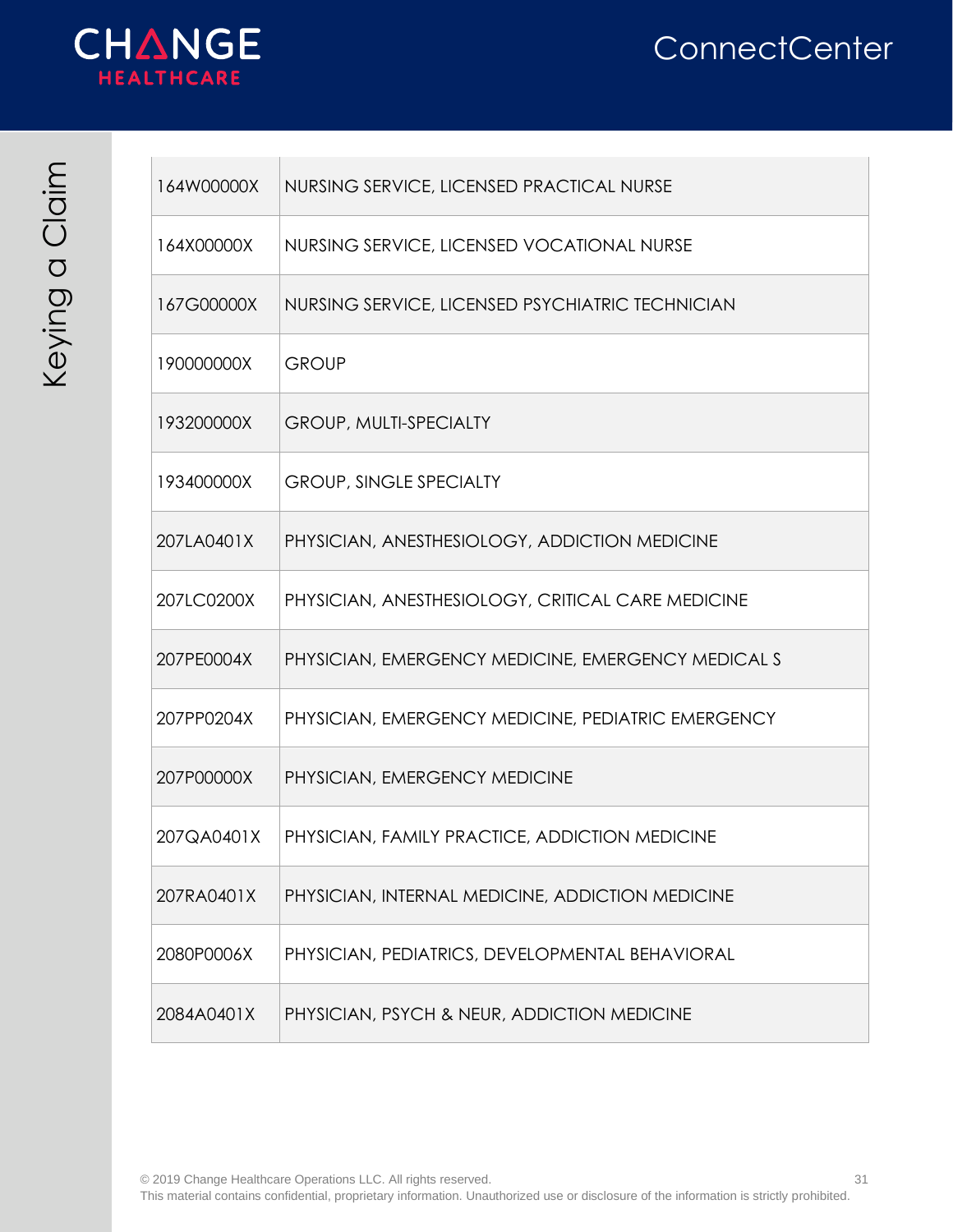



| {        |  |
|----------|--|
|          |  |
| ح        |  |
| <u>ර</u> |  |
|          |  |
|          |  |

| 2084F0202X | PHYSICIAN, PSYCH & NEUR, FORENSIC PSYCHIATRY       |
|------------|----------------------------------------------------|
| 2084N0600X | PHYSICIAN, PSYCH & NEUR, CLINICAL NEUROPHYSIOLOGY  |
| 2084P0005X | PHYSICIAN, PSYCH & NEUR, NEURODEVELOPMENTAL DISABI |
| 2084P0800X | PHYSICIAN, PSYCH & NEUR, PSYCHIATRY                |
| 2084P0802X | PHYSICIAN, PSYCH & NEUR, ADDICTION PSYCHIATRY      |
| 2084P0804X | PHYSICIAN, PSYCH & NEUR, CHILD & ADOLESCENT PSYCHI |
| 2084P0805X | PHYSICIAN, PSYCH & NEUR, GERIATRIC PSYCHIATRY      |
| 220000000X | RESP, REHAB, & REST SERVICE PROVIDERS              |
| 221700000X | RESP, REHAB, & REST SERVICE, ART THERAPIST         |
| 225A00000X | RESP, REHAB, & REST SERVICE, MUSIC THERAPIST       |
| 225400000X | RESP, REHAB, & REST SERVICE, REHABILITATION PRACTI |
| 225600000X | RESP, REHAB, & REST SERVICE, DANCE THERAPIST       |
| 225800000X | RESP, REHAB, & REST SERVICE, RECREATION THERAPIST  |
| 226300000X | RESP, REHAB, & REST SERVICE, KINESIOTHERAPIST      |
| 250000000X | <b>AGENCIES</b>                                    |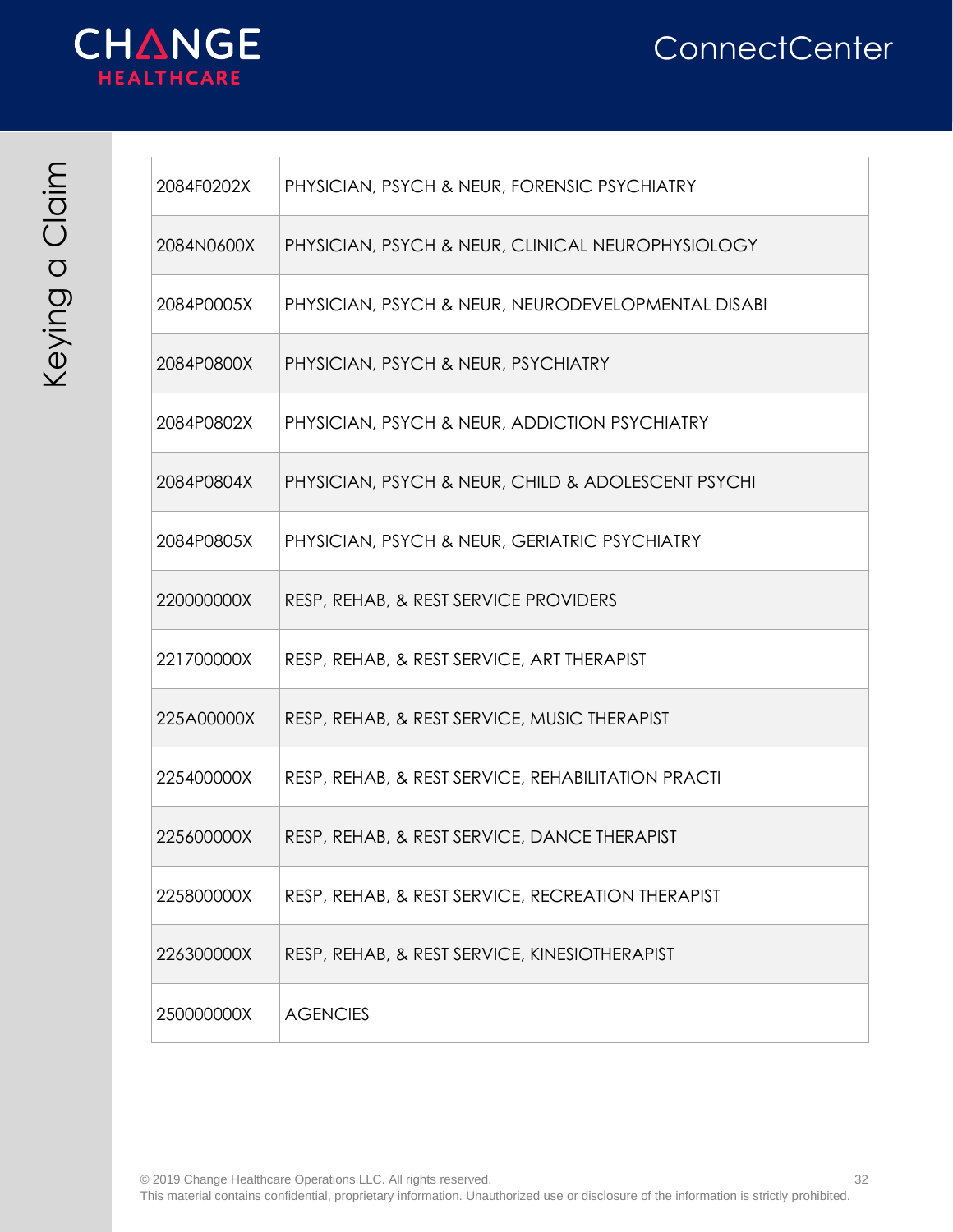

| 251B00000X | <b>AGENCIES, CASE MANAGEMENT</b>                   |
|------------|----------------------------------------------------|
| 251C00000X | AGENCIES, DAY TRAINING, DEVELOPMENTALLY DISABLED S |
| 251E00000X | <b>AGENCIES, HOME HEALTH</b>                       |
| 251F00000X | <b>AGENCIES, HOME INFUSION</b>                     |
| 251G00000X | AGENCIES, HOSPICE CARE, COMMUNITY BASED            |
| 251J00000X | <b>AGENCIES, NURSING CARE</b>                      |
| 251K00000X | AGENCIES, PUBLIC HEALTH OR WELFARE                 |
| 260000000X | <b>AMB HC FACILITIES</b>                           |
| 261QA1903X | AMB HC FACILITIES, CLINIC/CENTER, AMB SURGICAL     |
| 261QC0050X | AMB HC FACILITIES, CLINIC/CENTER, CRITICAL ACCESS  |
| 261QC1500X | AMB HC FACILITIES, CLINIC/CENTER, COMMUNITY HEALTH |
| 261QC1800X | AMB HC FACILITIES, CLINIC/CENTER, CORPORATE HEALTH |
| 261QD1600X | AMB HC FACILITIES, CLINIC/CENTER, DEVELOPMENTAL DI |
| 261QE0002X | AMB HC FACILITIES, CLINIC/CENTER, EMERGENCY CARE   |
| 261QF0400X | AMB HC FACILITIES, CLINIC/CENTER, FEDERALLY QUALIF |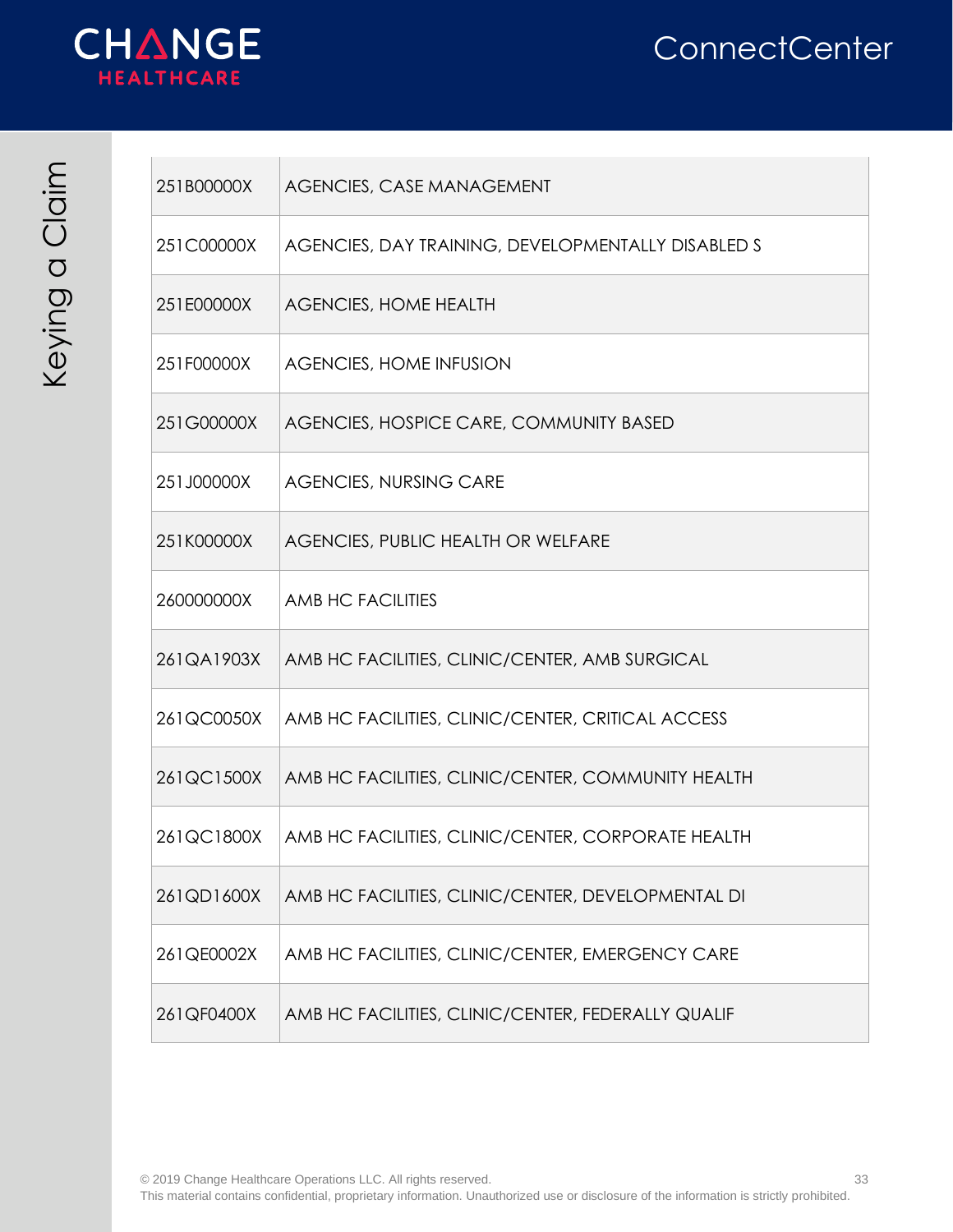



| }                              |  |
|--------------------------------|--|
| $\overline{\rm O}$<br><u>ර</u> |  |
|                                |  |

| 261QH0100X | AMB HC FACILITIES, CLINIC/CENTER, HEALTH           |
|------------|----------------------------------------------------|
| 261QM0801X | AMB HC FACILITIES, CLINIC/CENTER, MH (INCLUDING CO |
| 261QM0850X | AMB HC FACILITIES, CLINIC/CENTER, ADULT MH         |
| 261QM0855X | AMB HC FACILITIES, CLINIC/CENTER, ADOLESCENT AND C |
| 261QM1300X | AMB HC FACILITIES, CLINIC/CENTER, MULTI-SPECIALTY  |
| 261QM2800X | AMB HC FACILITIES, CLINIC/CENTER, METHADONE CLINIC |
| 261QP0904X | AMB HC FACILITIES, CLINIC/CENTER, PUBLIC HEALTH, F |
| 261QP0905X | AMB HC FACILITIES, CLINIC/CENTER, PUBLIC HEALTH, S |
| 261QR0400X | AMB HC FACILITIES, CLINIC/CENTER, REHABILITATION   |
| 261QR0401X | AMB HC FACILITIES, CLINIC/CENTER, REHABILITATION,  |
| 261QR0405X | AMB HC FACILITIES, CLINIC/CENTER, REHABILITATION,  |
| 261QR1300X | AMB HC FACILITIES, CLINIC/CENTER, RURAL HEALTH     |
| 261Q00000X | AMB HC FACILITIES, CLINIC/CENTER                   |
| 270000000X | <b>HOSPITAL UNITS</b>                              |
| 273R00000X | HOSPITAL UNITS, PSYCHIATRIC UNIT                   |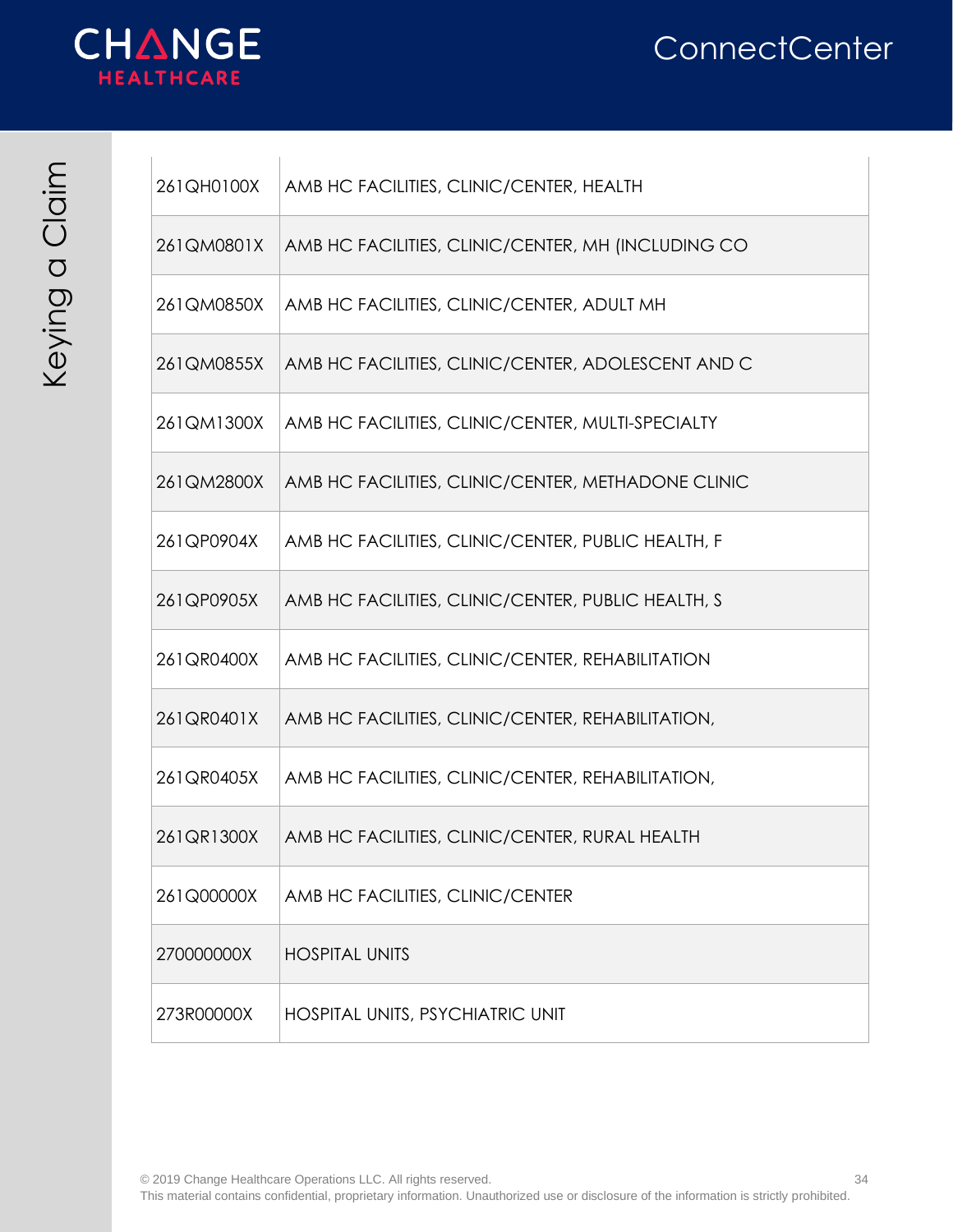



| $\{$    |  |
|---------|--|
|         |  |
| ٦<br>T  |  |
| O)<br>C |  |
|         |  |

| 273Y00000X | HOSPITAL UNITS, REHABILITATION UNIT                |
|------------|----------------------------------------------------|
| 276400000X | HOSPITAL UNITS, REHABILITATION, SUBSTANCE USE DISO |
| 280000000X | <b>HOSPITALS</b>                                   |
| 282NC0060X | HOSPITALS, GENERAL ACUTE CARE HOSPITAL, CRITICAL A |
| 282NC2000X | HOSPITALS, GENERAL ACUTE CARE HOSPITAL, CHILDREN   |
| 282NR1301X | HOSPITALS, GENERAL ACUTE CARE HOSPITAL, RURAL      |
| 282NW0100X | HOSPITALS, GENERAL ACUTE CARE HOSPITAL, WOMEN      |
| 282N00000X | HOSPITALS, GENERAL ACUTE CARE HOSPITAL             |
| 283Q00000X | HOSPITALS, PSYCHIATRIC HOSPITAL                    |
| 283XC2000X | HOSPITALS, REHABILITATION HOSPITAL, CHILDREN       |
| 283X00000X | <b>HOSPITALS, REHABILITATION HOSPITAL</b>          |
| 284300000X | <b>HOSPITALS, SPECIAL HOSPITAL</b>                 |
| 290000000X | <b>LABORATORIES</b>                                |
| 291U00000X | LABORATORIES, CLINICAL MEDICAL LABORATORY          |
| 293D00000X | LABORATORIES, PHYSIOLOGICAL LABORATORY             |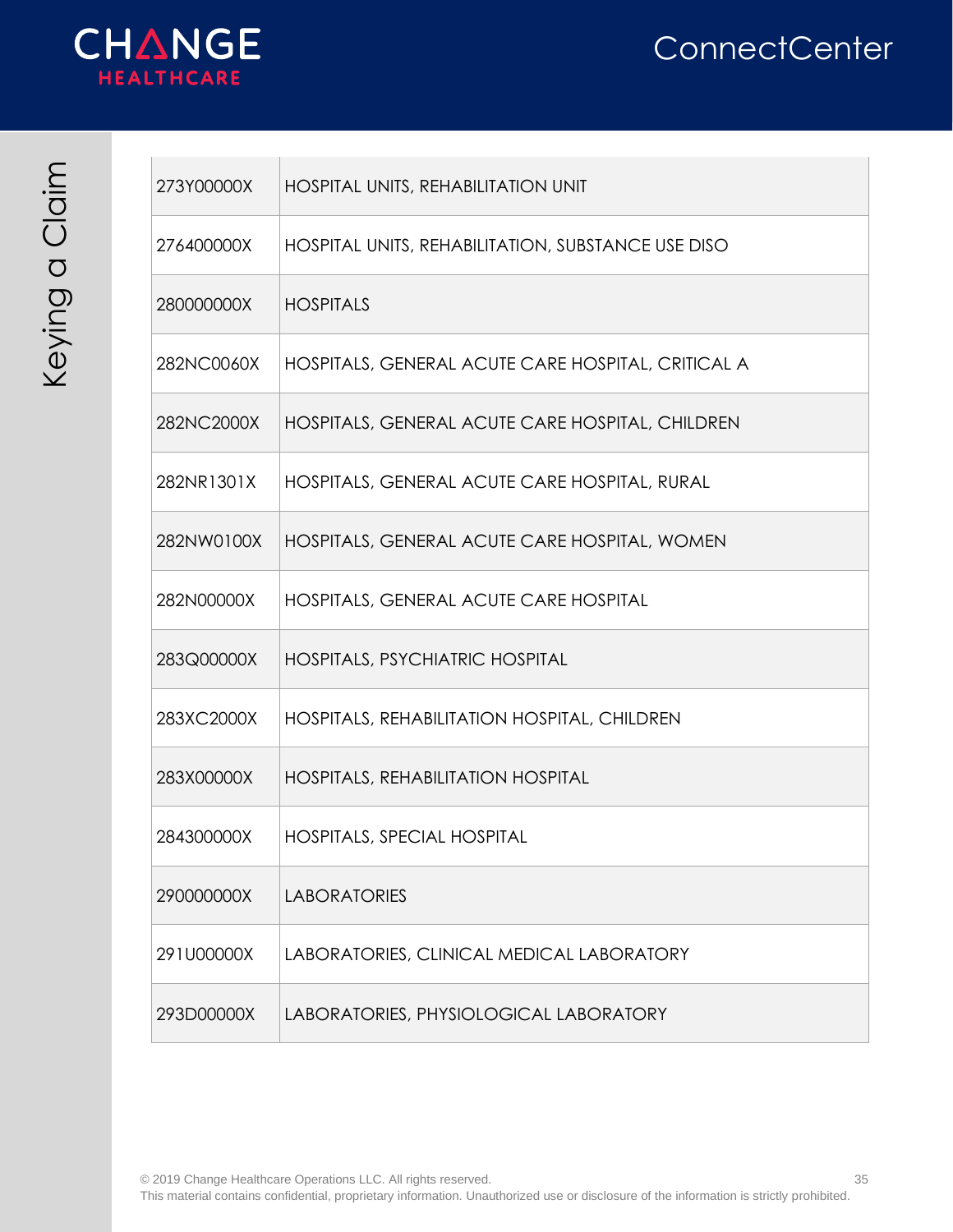

| 310000000X | <b>NURS &amp; CUST CARE FACILITIES</b>             |
|------------|----------------------------------------------------|
| 3104A0625X | NURS & CUST CARE FACILITIES, ASSISTED LIVING FACIL |
| 3104A0630X | NURS & CUST CARE FACILITIES, ASSISTED LIVING FACIL |
| 310400000X | NURS & CUST CARE FACILITIES, ASSISTED LIVING FACIL |
| 310500000X | NURS & CUST CARE FACILITIES, INTERMEDIATE CARE FAC |
| 311ZA0620X | NURS & CUST CARE FACILITIES, CUSTODIAL CARE FACILI |
| 311Z00000X | NURS & CUST CARE FACILITIES, CUSTODIAL CARE FACILI |
| 311500000X | NURS & CUST CARE FACILITIES, ALZHEIMER CENTER (DEM |
| 313M00000X | NURS & CUST CARE FACILITIES, NURSING FACILITY/INTE |
| 3140N1450X | NURS & CUST CARE FACILITIES, SKILLED NURSING FACIL |
| 314000000X | NURS & CUST CARE FACILITIES, SKILLED NURSING FACIL |
| 315D00000X | NURS & CUST CARE FACILITIES, HOSPICE, INPATIENT    |
| 315P00000X | NURS & CUST CARE FACILITIES, INTERMEDIATE CARE FAC |
| 320000000X | <b>RTC FACILITIES</b>                              |
| 320800000X | RTC FACILITIES, COMMUNITY BASED RTC FACILITY, MENT |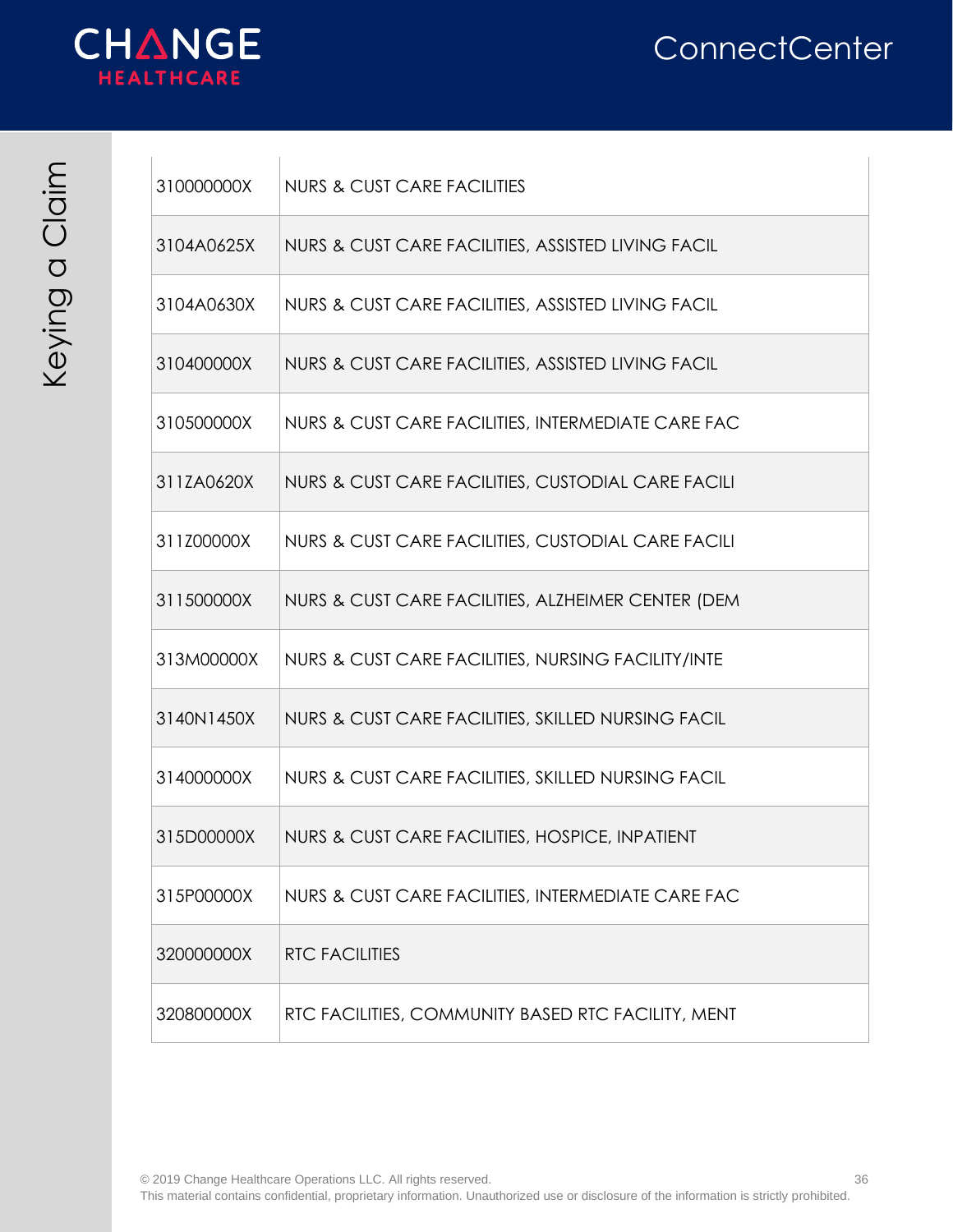



| $\mathbf{\hat{S}}$ |  |
|--------------------|--|
|                    |  |
| Ō                  |  |
| $\mathcal{O}$      |  |
|                    |  |

| 320900000X | RTC FACILITIES, COMMUNITY BASED RESIDENTIAL TREATM        |
|------------|-----------------------------------------------------------|
| 322D00000X | RTC FACILITIES, RTC FACILITY, EMOTIONALLY DISTURBE        |
| 323P00000X | RTC FACILITIES, PSYCHIATRIC RTC FACILITY                  |
| 3245S0500X | RTC FACILITIES, SA REHABILITATION FACILITY, SA TRE        |
| 324500000X | RTC FACILITIES, SA REHABILITATION FACILITY                |
| 32600000X  | RTC FACILITIES, RTC FACILITY, MENTAL RETARDATION A        |
| 330000000X | <b>SUPPLIERS</b>                                          |
| 340000000X | <b>TRANSPORTATION SERVICES</b>                            |
| 3416A0800X | <b>TRANSPORTATION SERVICES, AMBULANCE, AIR TRANSPORT</b>  |
| 3416L0300X | <b>TRANSPORTATION SERVICES, AMBULANCE, LAND TRANSPORT</b> |
| 3416S0300X | <b>TRANSPORTATION SERVICES, AMBULANCE, WATER TRANSPOR</b> |
| 341600000X | <b>TRANSPORTATION SERVICES, AMBULANCE</b>                 |
| 343800000X | <b>TRANSPORTATION SERVICES, SECURED MEDICAL TRANSPORT</b> |
| 343900000X | <b>TRANSPORTATION SERVICES, NON-EMERGENCY MEDICAL TRA</b> |
| 344600000X | <b>TRANSPORTATION SERVICES, TAXI</b>                      |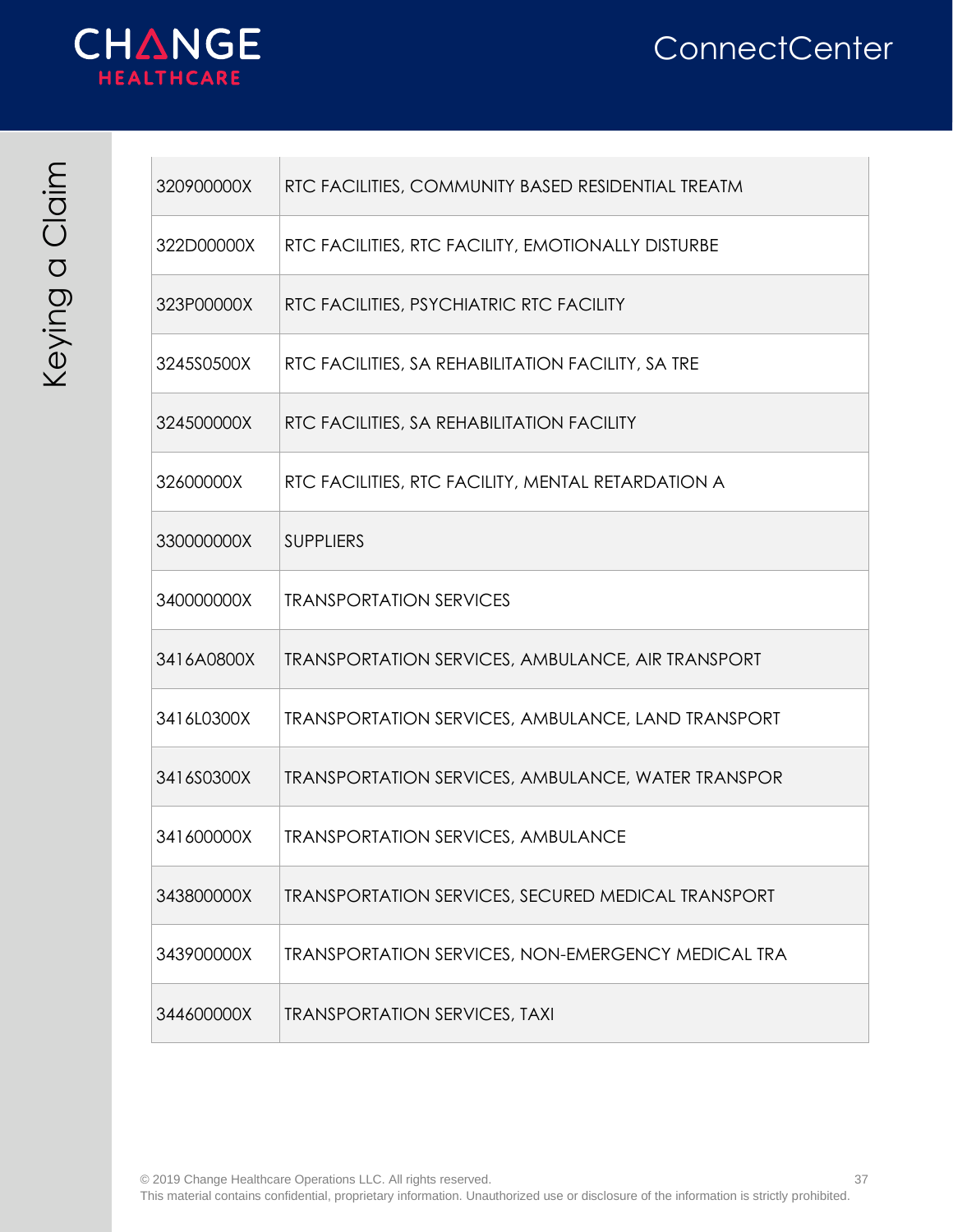

| 347B00000X | <b>TRANSPORTATION SERVICES, BUS</b>                   |
|------------|-------------------------------------------------------|
| 347C00000X | <b>TRANSPORTATION SERVICES, PRIVATE VEHICLE</b>       |
| 347D00000X | <b>TRANSPORTATION SERVICES, TRAIN</b>                 |
| 347E00000X | <b>TRANSPORTATION SERVICES, TRANSPORTATION BROKER</b> |
| 360000000X | <b>PA &amp; APN PROVIDERS</b>                         |
| 363AM0700X | PA & APN PROVIDERS, PA, MEDICAL                       |
| 363A00000X | <b>PA &amp; APN PROVIDERS, PA</b>                     |
| 363LA2100X | PA & APN PROVIDERS, APN, ACUTE CARE                   |
| 363LC1500X | PA & APN PROVIDERS, APN, COMMUNITY HEALTH             |
| 363LP0808X | PA & APN PROVIDERS, APN, PSYCH/MH                     |
| 363L00000X | PA & APN PROVIDERS, APN                               |
| 364SA2200X | PA & APN PROVIDERS, CLIN NURSE SPEC, ADULT HEALTH     |
| 364SC1501X | PA & APN PROVIDERS, CLIN NURSE SPEC, COMMUNITY HEA    |
| 364SP0807X | PA & APN PROVIDERS, CLIN NURSE SPEC, PSYCH/MH, CHI    |
| 364SP0808X | PA & APN PROVIDERS, CLIN NURSE SPEC, PSYCH/MH         |